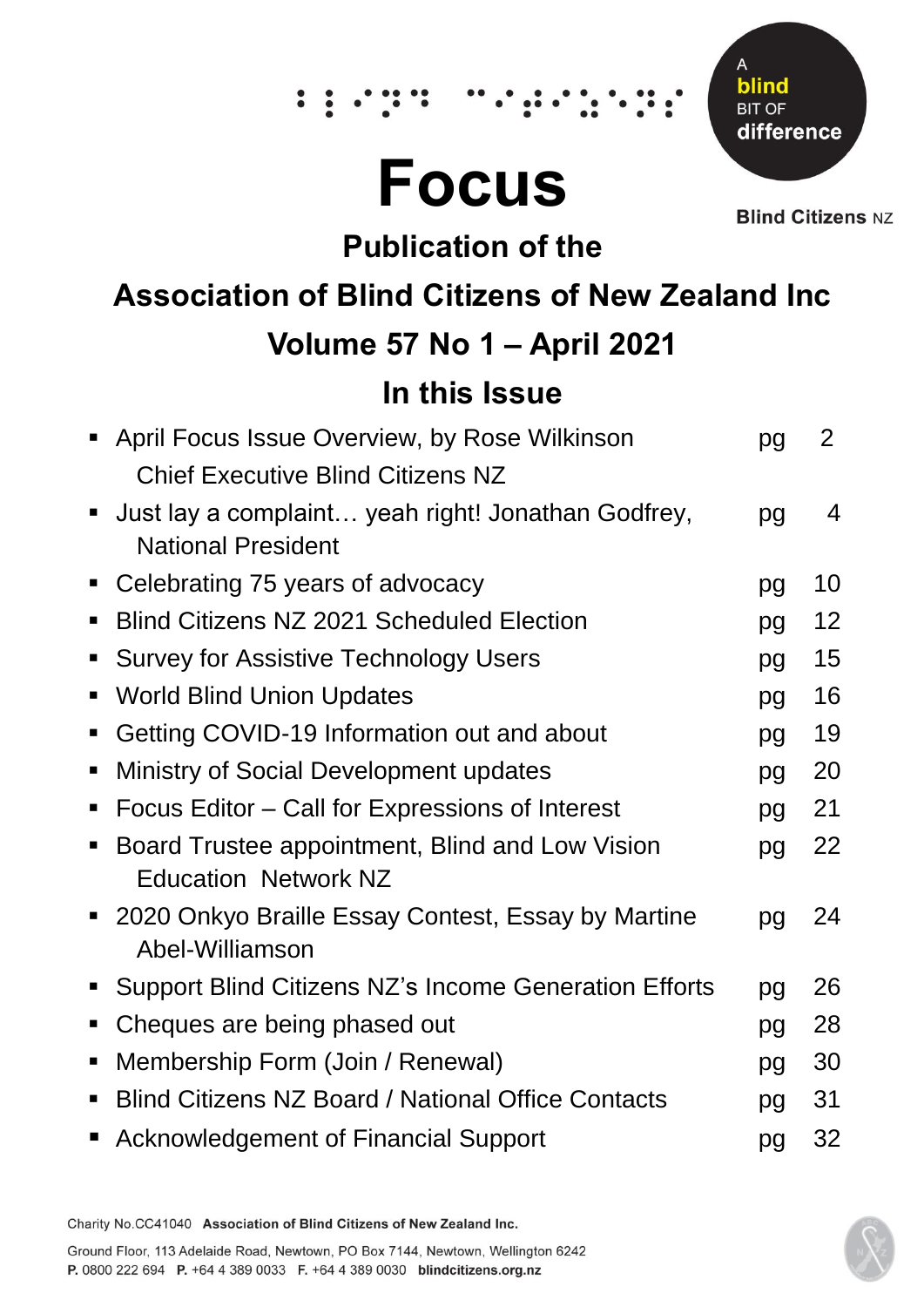# **An overview of our first edition for 2021 By Rose Wilkinson, Chief Executive**

Astute readers will note that by the time our first Focus edition for 2021 reaches many of you, that we are fast heading towards May. This is later than our March norm. However, there has been much happening behind the scenes at Blind Citizens NZ, which has contributed to the lateness of our first issue. As readers work through this edition, and unrelated to lateness of this Focus issue, you will realise that on this occasion, there is a big gap. Yes, we are missing the usual news-worthy editorial from our Focus Editor, Allan Jones.

Allan Jones has taken a much-needed break over the past few months – this has been important for Allan and Annette, and their family, to work through news of a personal nature. Allan wants you all to know the information you are reading here, is shared with his blessing. Allan is sharing that he learned he had cancer of the bowel, which required treatment. He is now recovering from surgery and wants you to know he is doing really well. Allan is back to frequenting his favourite cafes, and discovering new ones, to share with us all. I'm a fan of Allan's café adventures, and he and I often catch up at some of his favourites. Allan intends to be back on deck in time for our June Focus. In the mean-time, we know you will all join with Blind Citizens NZ, wishing Allan all the best for his ongoing recovery.

Now to a brief explanation about the approach we are taking towards our first Focus edition for 2021. Instead of the usual editorial, there is, in no particular order, an overview of the articles you will find. We know that compared to the editorial you would ordinarily have from our Focus Editor, this will be a somewhat dry approach.

The contribution from our National President Jonathan Godfrey is thought-provoking. All too often people across society can be challenged when wanting, or needing to provide feedback to businesses, service providers and the like.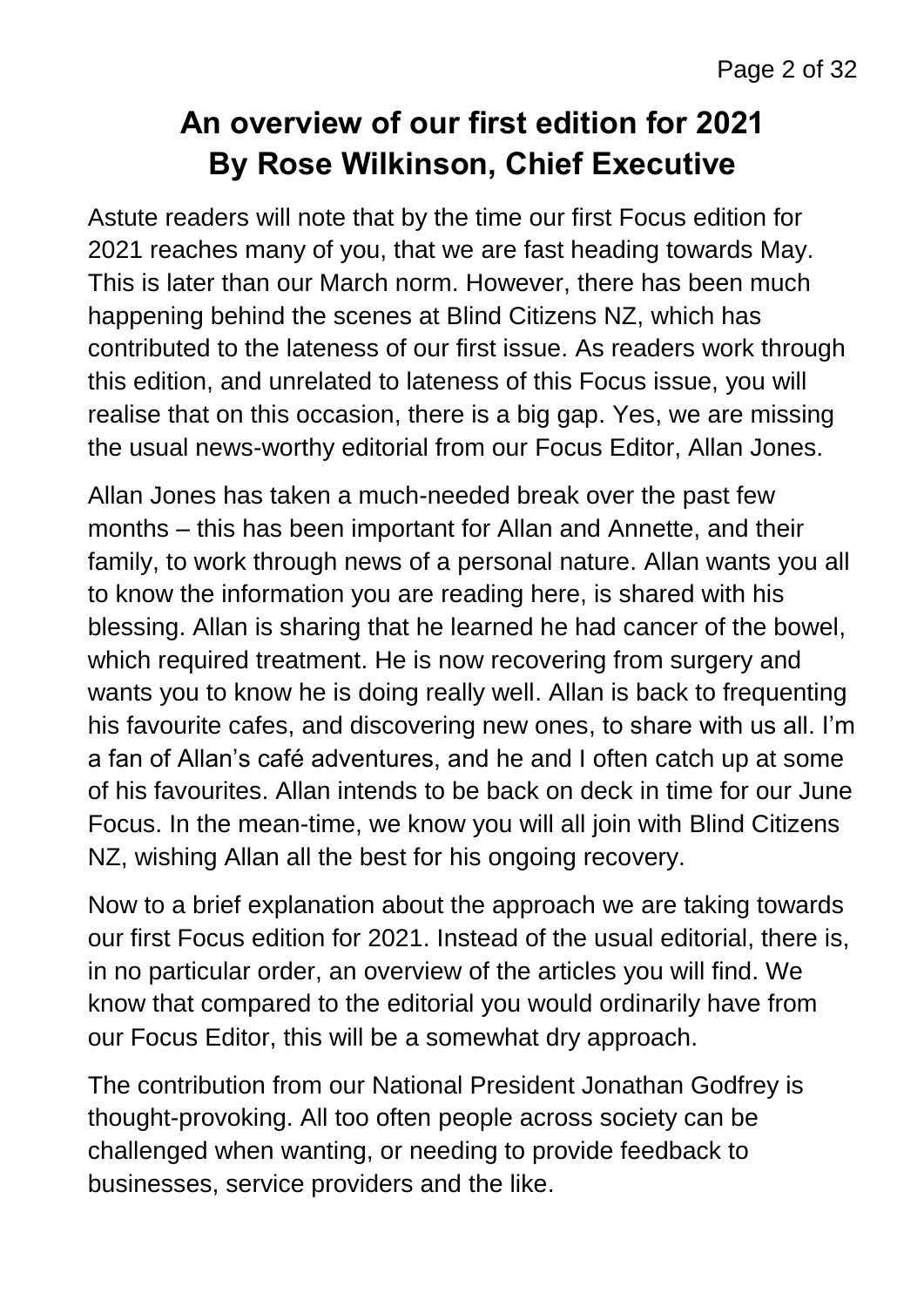When feedback is more about a complaint, the situation can become quite challenging, and often, disempowering. The National President's contribution speaks to these and many other scenarios.

We have the timely notification of Blind Citizens NZ's annual election cycle. The timeline and first call for nominations to fill two Member-at-Large positions, happens now, with the follow-up happening in our June Focus issue. There is also a refresh for expressions of interest in the Focus Editor position, and for Blind Citizens NZ's appointed trustee position on the Blind Low Vision Education Network NZ (BLENNZ) Board of Trustees. You may recall the Board's appointment of Ms Martine Abel-Williamson to this position late in 2020. Regrettably for Blind Citizens NZ, Ms Abel-Williamson, needed to resign. While saddened to lose her so quickly as our appointed BLENNZ trustee, her ability to prioritise and manage new roles as you will see, are understandable. We know you will join with us in congratulating Martine Abel-Williamson on her appointment as Senior Human Rights Advisor, with the Human Rights Commission.

Plans are back on track to celebrate Blind Citizens NZ's 75-year advocacy history. Many of our readers have played an active role in the organisation's history. We hope as many of you as possible will set aside the weekend of 8-10 October, and join with us for those celebrations.

You'll learn about an opportunity for assistive technology users living in Australia and New Zealand to participate in a survey. The outcome will eventually inform decision makers in our respective countries what they need to consider when designing online services and products to be accessible for everyone. There are updates about Blind Citizens NZ's role with World Blind Union. We also share Martine Abel-Williamson's winning essay contribution to the 2020 Onkyo Braille Essay Contest.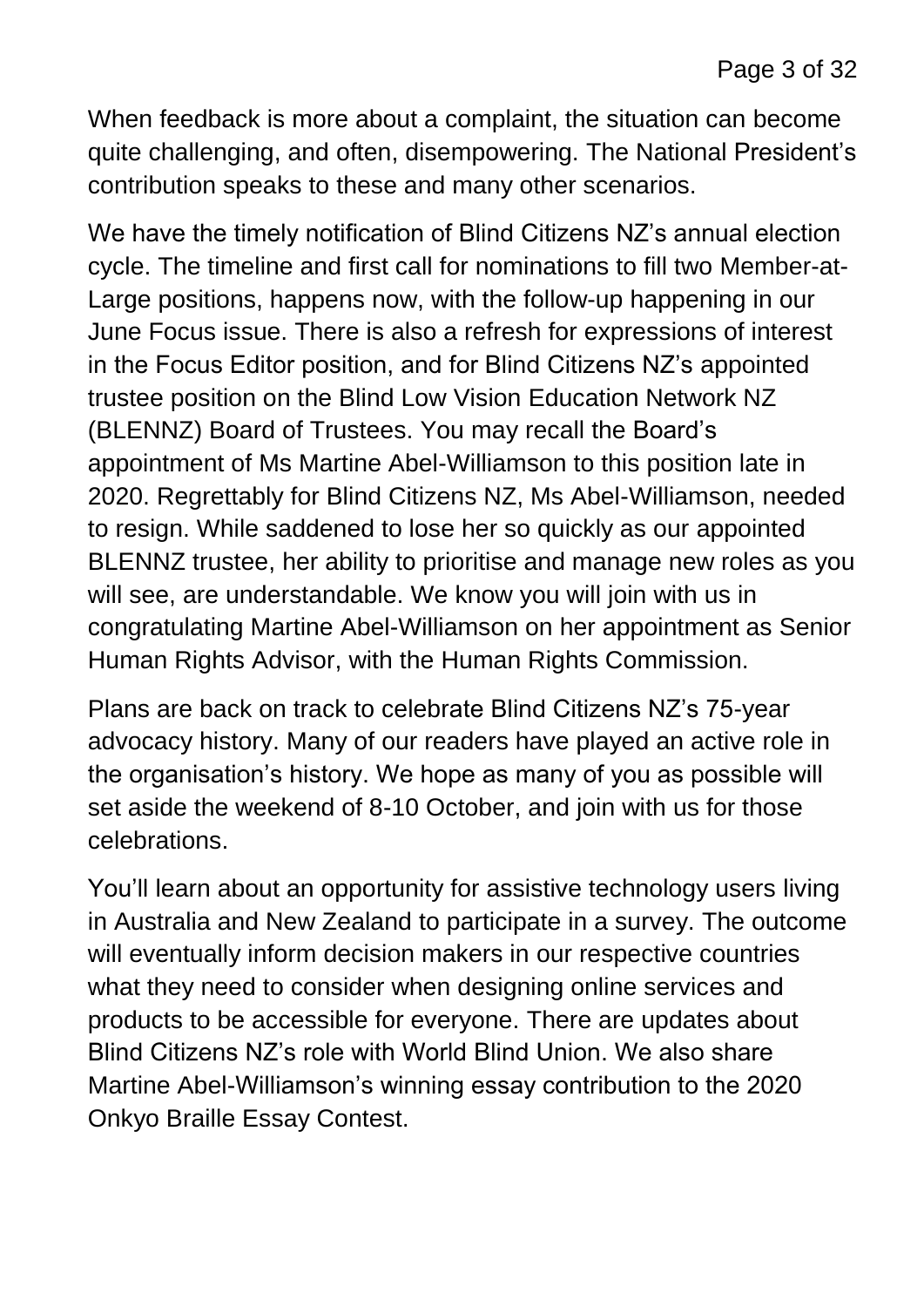Information from the Ministry of Social Development highlights its restarting of medical certificates for Disability Allowance clients. Also, about help with essential costs that may be available for people who can't work at the moment, have lost their job, or are working fewer hours.

The phasing out of cheques is progressing. We highlight the challenge this has for our members who would usually pop a cheque in the mail to renew their membership.

We hope you enjoy this Focus edition. If you have items you'd like to see publicised, or want to know more about, let's know…

# **Just lay a complaint… yeah right! From Jonathan Godfrey, National President**

A few months ago, I was part of a discussion about access to education on an email list for blind people interested in access to all things mathematical. The list is owned by the National Federation of the Blind in the USA, but there are many list participants living around the world. The topic started with someone from the UK asking why a particular book wasn't available in Braille, and pretty quickly the topic flowed, evolved, and then got to the point of borderline offensive. Why? Because someone from the US suggested that blind students just needed to start laying more complaints if they wanted more books in accessible formats.

Getting any book in Braille is hard. Getting a specific book needed for study is even harder. Once we get into the creation of accessible material for Science, Technology, Engineering and Mathematics (collectively known as STEM) there are considerably slower processes to get from inaccessible print to a document that meets a blind person's needs.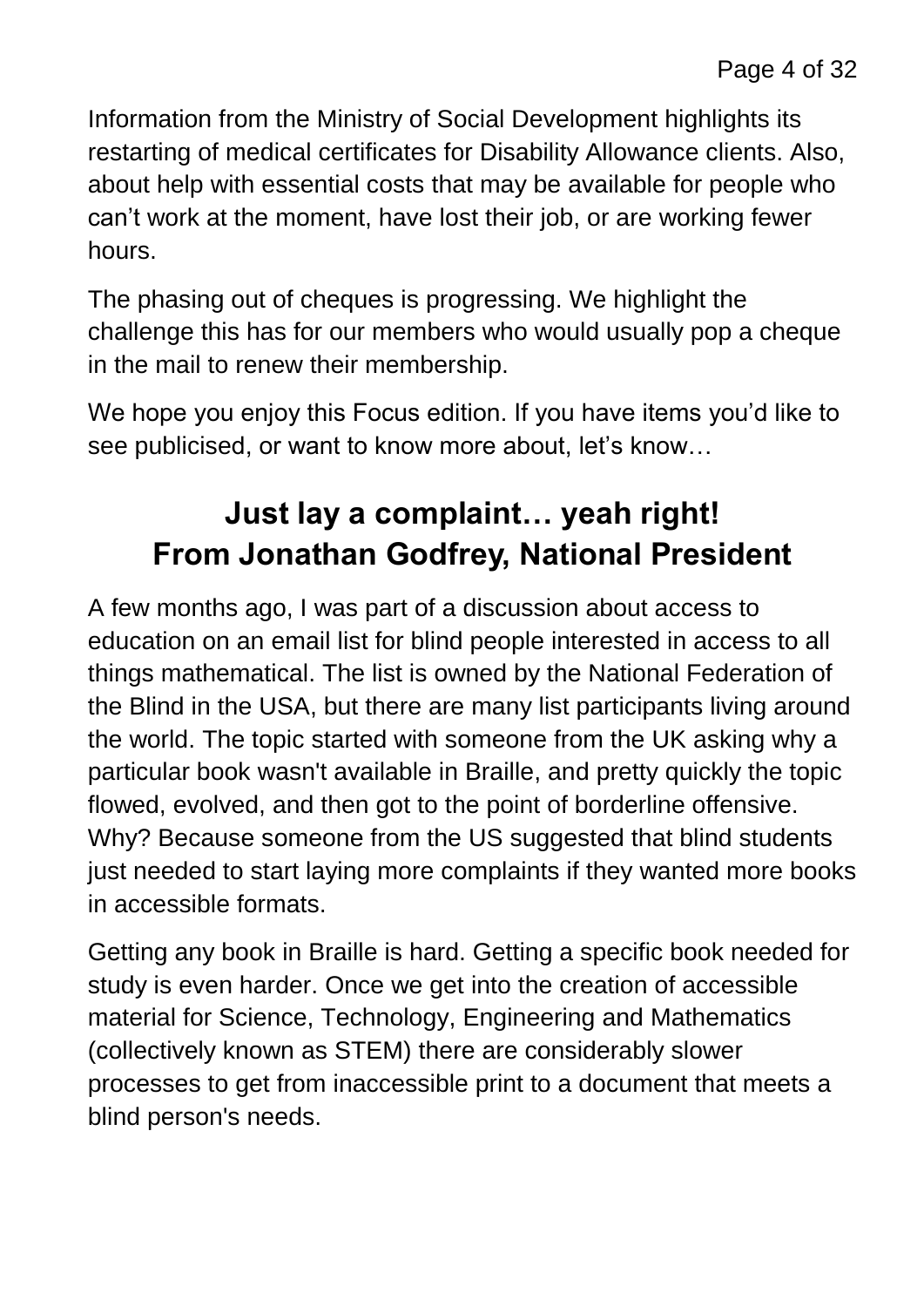No matter what the subject matter, or the level of education the resource is for, the blind student needs that accessible version to be at least as good as the original printed work, because unlike their sighted classmates, a blind student seldom has the luxury of a second resource that can be used to verify a particular detail.

If a needed formula has an error, the work done using that formula will be flawed from the start and the learning will be compromised. The consequences of mathematical inaccuracies are therefore much greater than the impact of a typo in a polysyllabic word like "heteroskedasticity". Muffing the spelling of this word is unlikely to materially affect the reader's ability to understand it in context. After all, if it is an important term, then it will almost certainly appear elsewhere in the text, and the reader has a chance to check the word's proper spelling and/or pronunciation. (Try breaking the word up like this: hetero-ske-das-ti-city.)

I can already hear someone complaining about that polysyllabic word in the last paragraph. I'll happily discuss the word with anyone interested in knowing more about it. Complaints can be sent to my email address, found near the back of this magazine. Is it really worth complaining about though? I mean, a "complaint" is a big deal, isn't it? Maybe you should wait until we next meet to discuss it. I'm sure that would be better for both of us.

Now let's take a look at complaints from another angle… For example, Government agencies need to offer citizens a meaningful way to air their concerns, and if necessary, to be able to lay a complaint. The same goes for service providers and their clients, as well as businesses and customers. By not offering my email address when I said you could complain, I've given you a small example of how a good intention can quickly become hollow, shallow, or meaningless. I made it hard to complain by not offering the information needed to complain right up front. I also made it sound unappealing to contact me.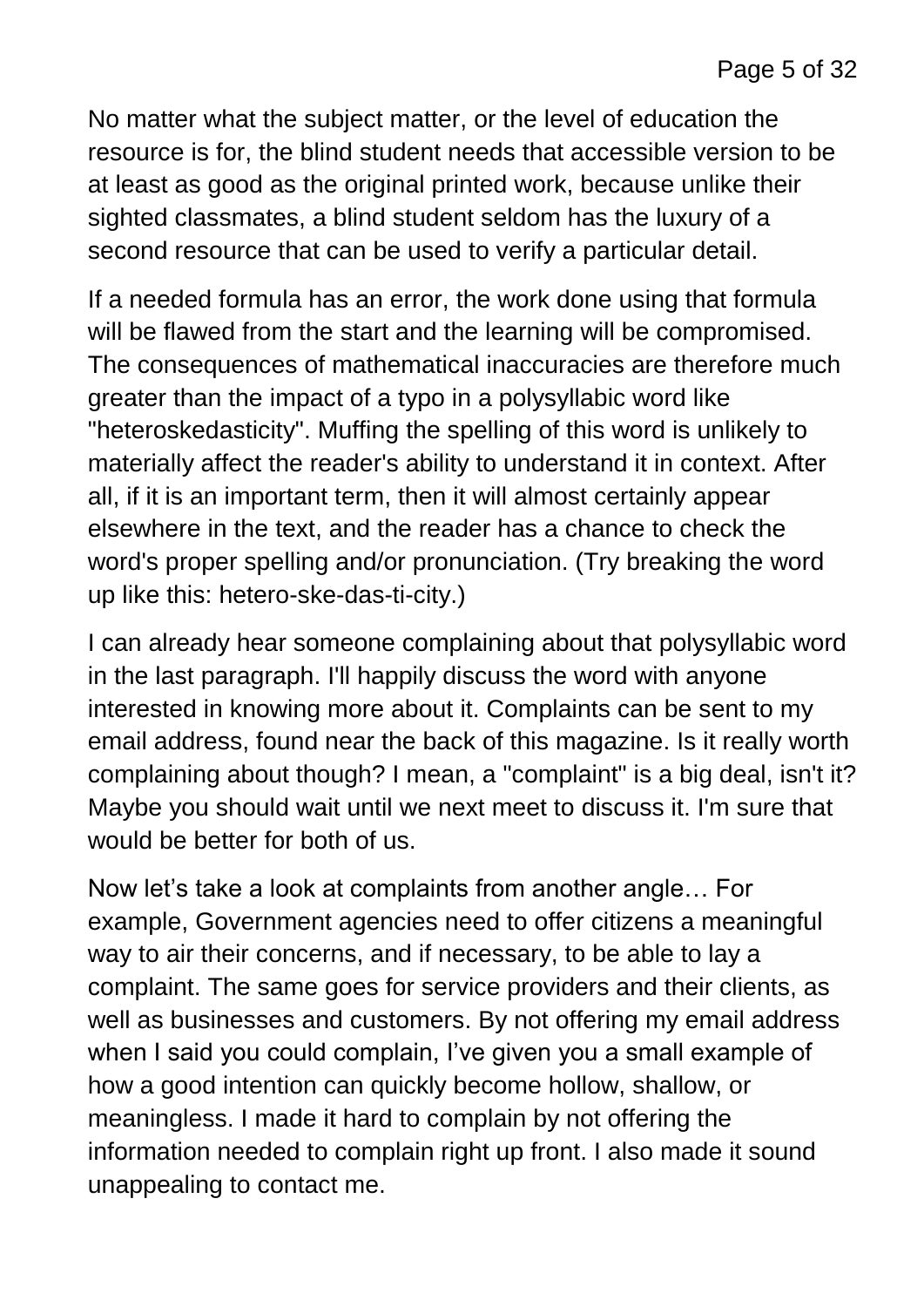Then I fobbed you off before we got started. (OK, I did it on purpose to make a point, so please don't give me too much grief over it.)

I'd like to think that everyone we work with understands that Blind Citizens NZ raises real concerns on behalf of real people. Sometimes though, the people who have the power to make the world a better place for disabled people are all too ready to make us out to be a bunch of whingers in order to diminish our contributions. Blind Citizens NZ and blind citizens offer constructive criticism all the time because we want to help make New Zealand a better place for blind, deafblind, low-vision, and vision impaired people. Surely that feedback should be welcomed, encouraged, and maybe even sought. Government agencies are doing so by working with us and six other Disabled People's Organisations at the DPO Coalition. It is time for other publicly funded organisations to step up to the mark and invite the views of all disabled people.

Perhaps some of us have had enough of being treated like second class citizens and want to get a bit more grumpy once in a while; our criticism might then be loaded with the negativity that comes from our experiences. Sometimes though, that negativity needs to be heard. The person being wronged needs to get it off their chest, and the wrong-doer needs to know that they are creating that negativity. To deny a person's history and their personal experiences can be considered an act of abuse and re-victimisation. Some people might even call it bullying. It's all too easy to label someone a whinger in order to diminish their concerns, but this is a form of bullying we must see come to an end.

I reckon most readers will recognise use of the advertising tagline for Tui beer in my column's title. I've enjoyed many of the jokes that result from this long running quintessentially kiwi campaign, but some of the billboards try to make a joke out of something that just isn't funny for everyone. The person who advised blind students to "just lay a complaint" wasn't trying to be funny.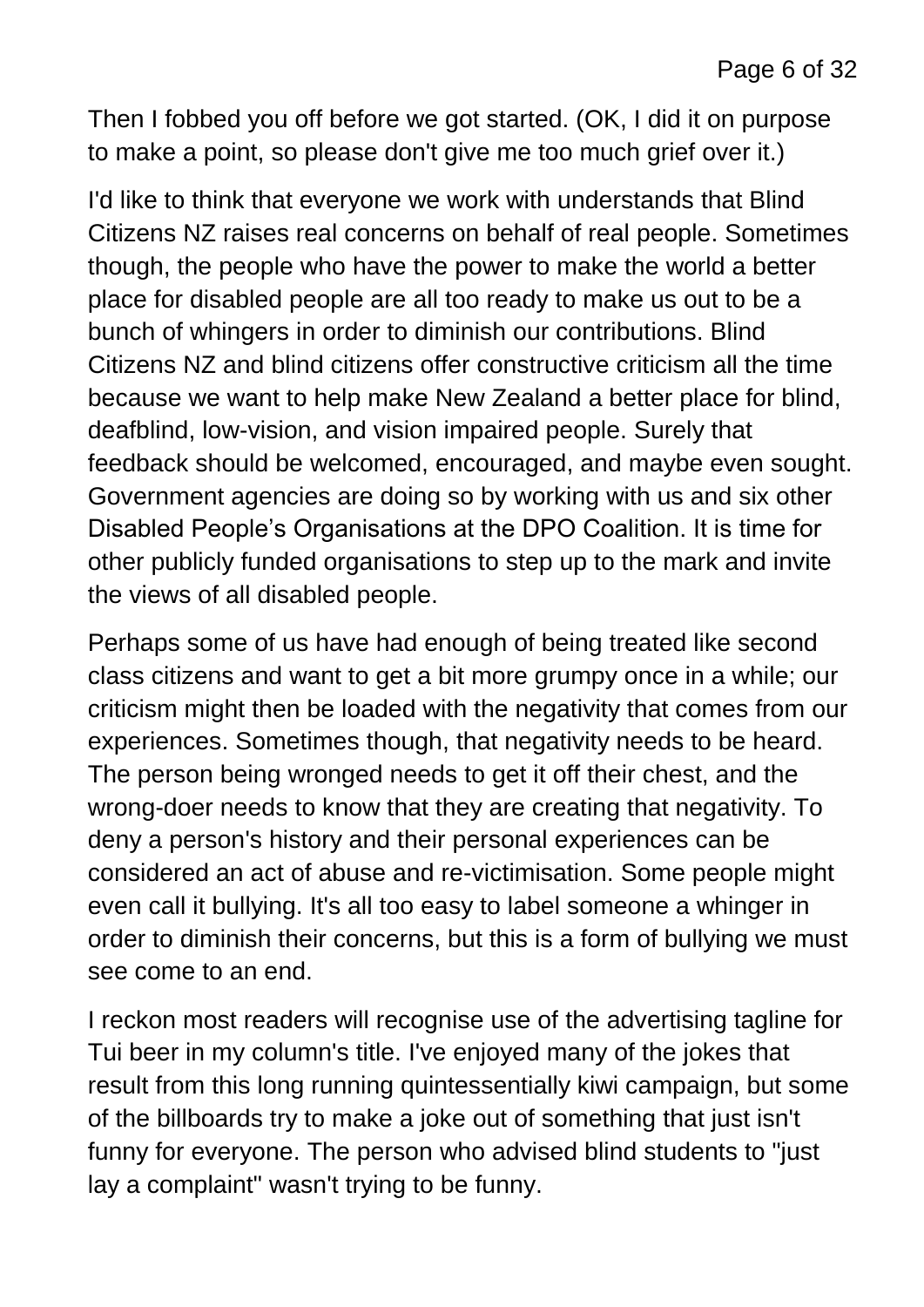But the young woman who responded with that quote followed by "yeah right" didn't know anything about a beer advertising campaign from the South Pacific. As the only kiwi on that particular list, I imagine I was the only one who made the connection.

Any individual or organisation that has a responsibility to other individuals or organisations must be ready to respond meaningfully to anyone who raises a concern or goes so far as to lay a complaint. It takes energy to write the letter or to set aside time to make a phone call. The recipient of the letter or phone call must show they respect the person's need to reach out. When a voice of authority dismisses the concerns of a citizen, a client, or a customer, I believe it is an act of bullying.

The young woman followed her unintentional candidate for a Tui billboard with a "how dare you!" type message. It turns out that her experience as a complainant led to her feeling unwanted, unappreciated, and ultimately, an outcast.

I wasn't' surprised by her outburst as I was well aware of her history from her previous contributions. But I still smiled at the "yeah right" and quietly cheered on her point of view that complaining was not the answer to everything. Especially if each complainant can be picked off one by one and easily dismissed as a whinger or a squeaky wheel. But she stood up and was counted, and for that she gains my respect. Even if I disagree with a person's complaint, I'll support anyone who exercises their right to be heard.

All too often though, people feel that they cannot expose themselves because the process of raising a concern or complaint is too hard. Or the ramifications of doing so are too costly to bear. My own workplace has been in the news for the need to make structural changes. I've seen how my employer has "invited" feedback on proposals for change, and how quickly my colleagues are standing up or ducking for cover. To be seen fighting change is viewed by some people as a recipe for their redundancy. It might be called smart strategy.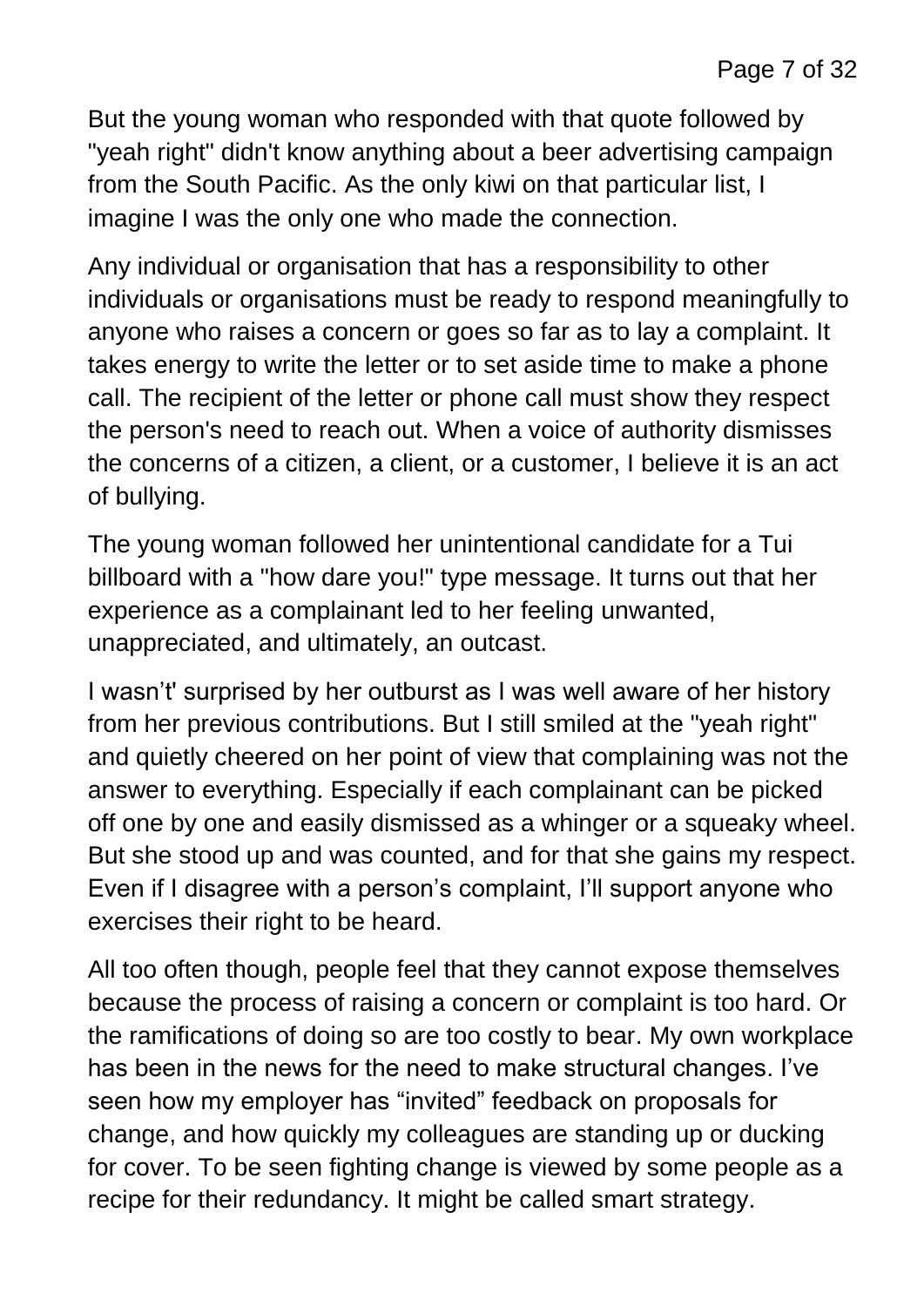Not fighting change is unfortunately being called weakness by those people who want everyone to stand up and be counted. Whether we like it or not, the saying about biting the hand that feeds us carries a lot of weight in so many situations where concerns and complaints need to be raised.

Surely it is reasonable for people to think that our Government, our service providers, and everyone we deal with is interested in our lives getting better not worse. If that is actually true, then surely these organisations and anyone working for them ought to welcome feedback of all kinds, especially if our interactions with them are less than perfect. After all, who is it that knows what we need better than us? Dismissing the views of a customer is business suicide; dismissing too many voters is political suicide; dismissing the views of disabled people who want to have a say about the services we receive, regardless from whom we receive them, isn't suicide, it's a return to the climate our forebears endured up until around the late 70s.

George Santayana wrote, "Those who cannot remember the past are condemned to repeat it." I suggest that we need to remind people what changes were fought for, and therefore why they were valued so much.

For example, I've heard too many times of late, about people's perceptions that have resulted because someone's concerns were dismissed by a service provider's representatives. At a personal level, I've been on the receiving end of communications that were intended to stop me from having a view and daring to express it. I know that this is bullying. I know that others in our community, and disabled people in general have felt bullied. I now need to state that Blind Citizens NZ has a zero tolerance for bullying, and anyone who uses their position of authority to bully anyone.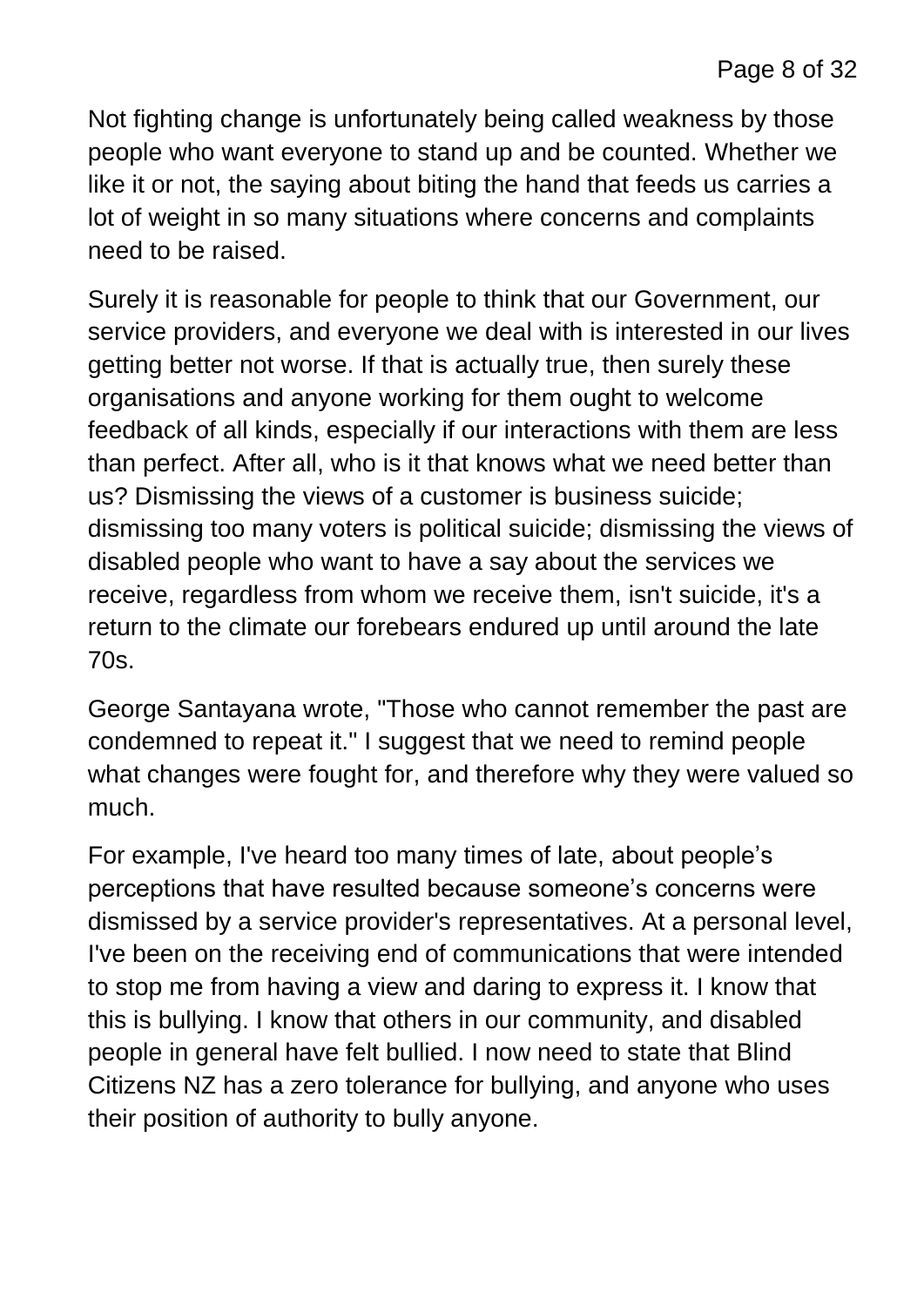It is past time that the leaders of every organisation that claims to have the best interests of any disabled people in mind open themselves up to constructive criticism, has a meaningful complaints procedure that empowers disabled people, and is seen to value the opinions of the people they serve. To do otherwise perpetuates a patronising culture, potentially allows a culture of bullying to pervade, and almost certainly erodes the level of trust anyone has in that organisation and its leaders.

Let's take the blind community as an example. Throughout the 80s, the then Royal New Zealand Foundation **for** the Blind started a process of taking blind people seriously. Led by blind people themselves, and organisations such as Blind Citizens NZ throughout the 90s and early 2000s, change ultimately took a lot of effort. In the end, the change to the Royal New Zealand Foundation **of** the Blind was to herald an era of blind people truly being taken seriously. We're nearly twenty years on from that change, and it is time to review progress.

When we consider outcomes of the Health and Disability System Review, perhaps we should also be considering the status of all disability service providers.

We might ask which organisations we consider, from the perspective of disabled people ourselves, to be modern disability service providers. As clients and service recipients, surely, we have the right to ask questions of service providers. We should feel free to ask questions that in the end inform us of a specific service, structure, decision, and so on. When questions are asked, they deserve a proper answer. But, for reasons too many to list, the reality is there are people who are afraid to ask those much-needed questions.

The message Blind Citizens NZ takes to Government on behalf of blind people is that "more services of high quality are required if we are to see better outcomes for disabled people with the greatest need".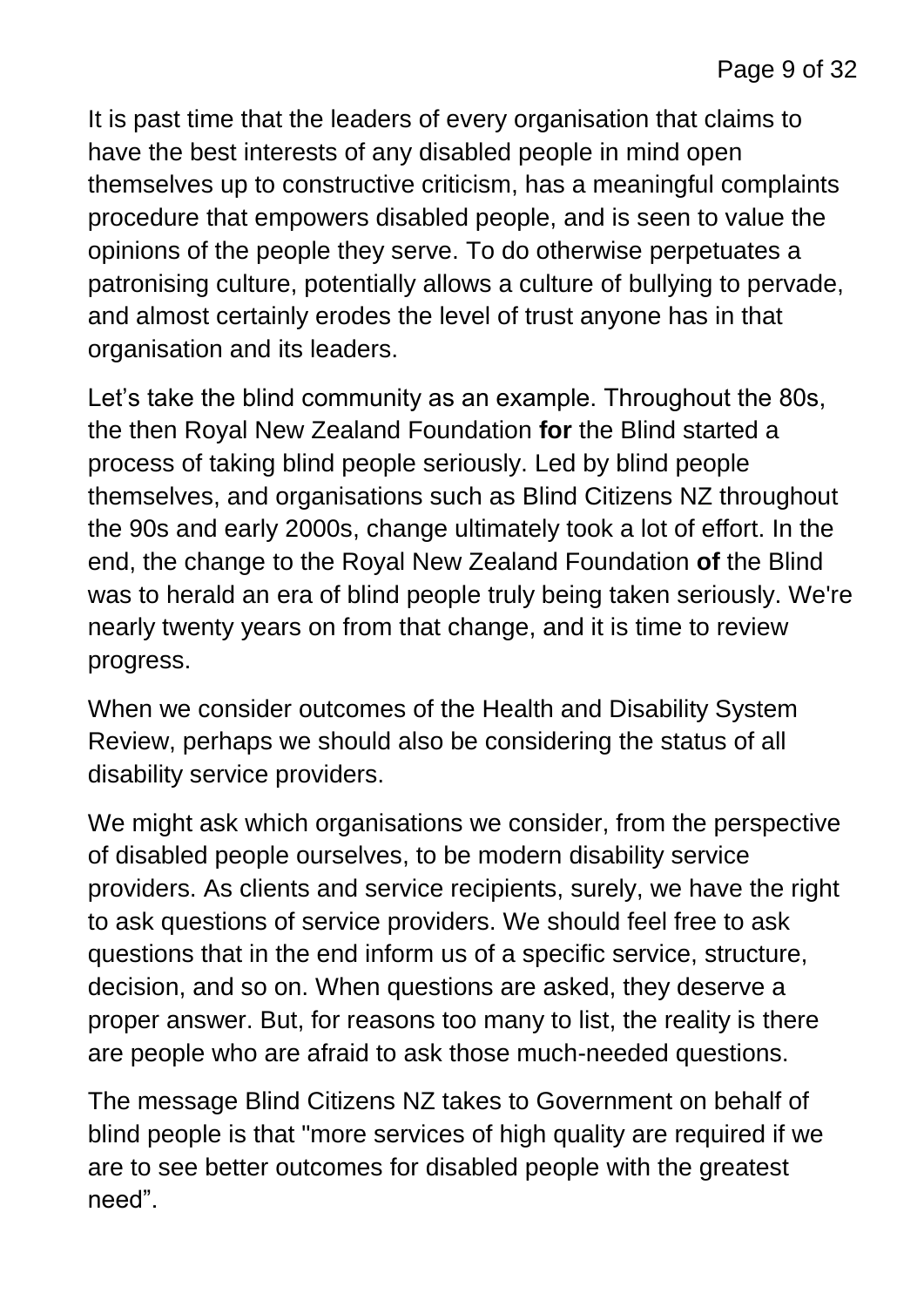We're not complaining, we're telling it how it is. Anyone afraid of the truth of how it is for our people today needs to ask if the situation is the problem, or if it is the people that openly talk about the problems that disabled people face today. Those of us that do put in the energy to seek change know that if nothing changes, disabled people will be facing the same challenges ten years from now. Starting a discussion isn't creating a problem, it's about starting to create a solution. Blind Citizens NZ has been at the forefront of discussions that created solutions for blind people throughout our 75-year history. Our work is not yet done…

New Zealand has a rich history of people standing up for what is right. All those people who stood up and were counted in the issues of their time (anti-nukes, votes for women, anti-apartheid, land rights, workers' rights, legalisation of same sex relationships), and so many more social issues. My reading of our own community's history through Equity and Governance (Blind Citizens NZ 75-year history), shows me that the blind community has its heroes too. I hope those heroes think that Blind Citizens NZ and its leadership is carrying on their work by standing up for the rights of blind and other disabled people.

# **Celebrating 75-years of Advocacy Blind Citizens NZ 2021 AGM and Conference Working Together**

It is only very recently that the Board has been in the position of confirming it will proceed with its plans to celebrate more fully, Blind Citizens NZ's 75-year history. The theme, "Working Together" is symbolic of Blind Citizens NZ's proud history – it represents the fact that so many people over the years, have been involved in, and contributed to, the many successes achieved for the blind community i.e. for those who identify as blind, deafblind, vision-impaired, low vision etc. Additionally, the many allies and supporters Blind Citizens NZ has attracted and whose support has also been pivotal.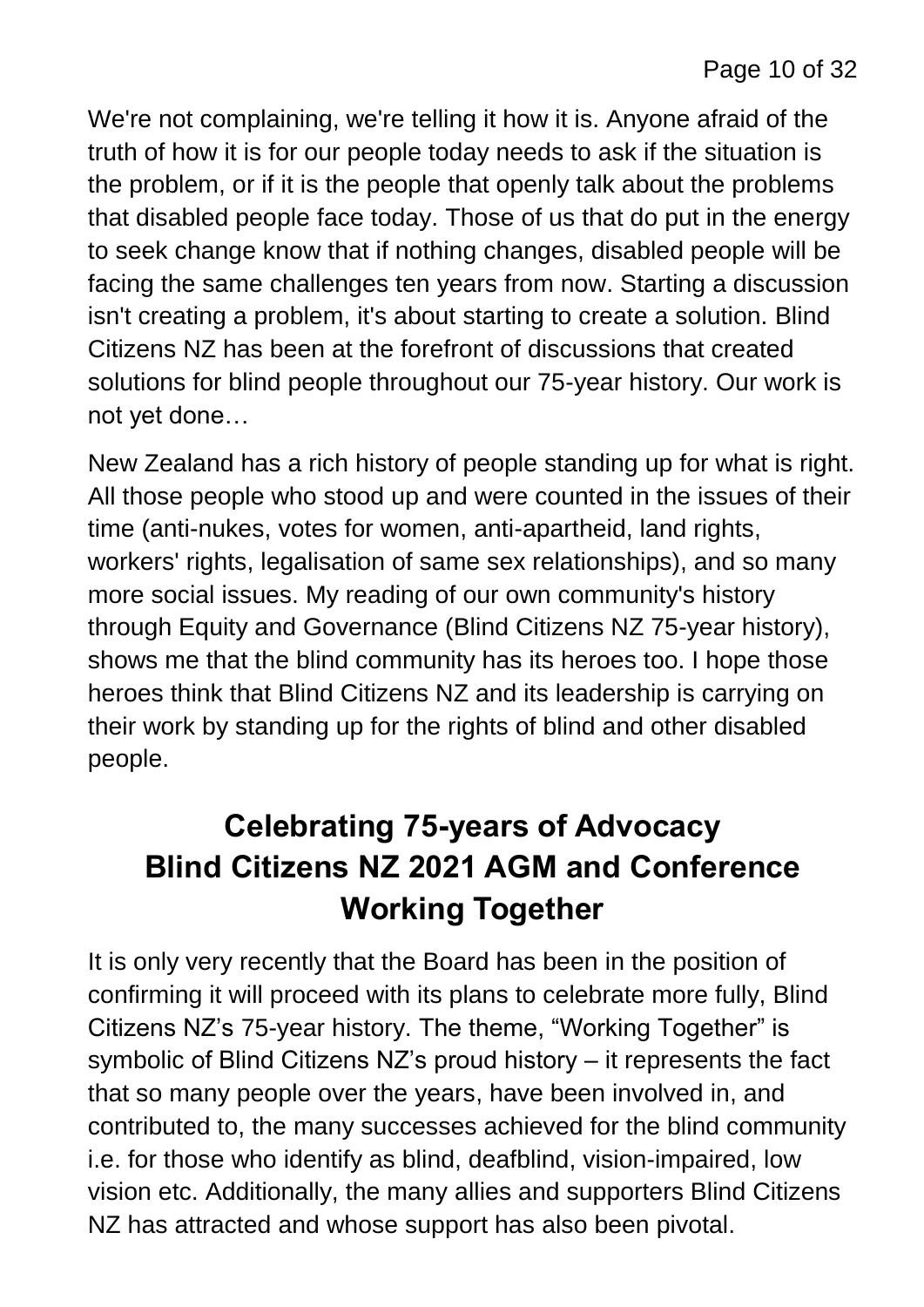There is however, one significant change to advise. This falls outside the Board's control and relates to the AGM and Conference venue.

While New Zealand is beginning to move forward from the impact of COVID-19, there continue to be side-effects across a range of areas. For example, the need for Government to continue utilising some hotels for Managed Isolation and Quarantine is one of these sideeffects.

You will recall the Sudima Hotel Christchurch Airport is the preferred South Island venue identified for Blind Citizens NZ's three-day event. The hotel was withdrawn from use for the general public from April 2020 through to December 2020 inclusive. Regrettably, we have learned the Sudima Hotel Christchurch Airport remains unavailable to us for 2021. This is because the hotel will continue to provide services to the New Zealand Government for Self-Isolation guests returning to New Zealand.

A range of options across the country from amongst preferred venues known to meet Blind Citizens NZ's AGM and Conference needs, have been explored. With the exception of one option, all other venues are unavailable. This is because they either continue to provide services to the New Zealand Government for Self-Isolation guests returning to New Zealand. Or, they are unable to accommodate our booking due to heavy demand. Options either side of the preferred weekend 8-10 October 2021 have been explored.

At an extra-ordinary meeting on Monday 19 April, the Board addressed the situation. While disappointed it is unable to proceed with plans for the Sudima Hotel Christchurch Airport, a three-day event is confirmed. This will happen 8-10 October 2021, at the Brentwood Hotel, Kilbirnie, Wellington.

Now that the Board has made its decision, plans shelved in 2020, are being refreshed for implementation. Registration details and related AGM and Conference information will shortly be finalised. This will be published in our June Focus issue.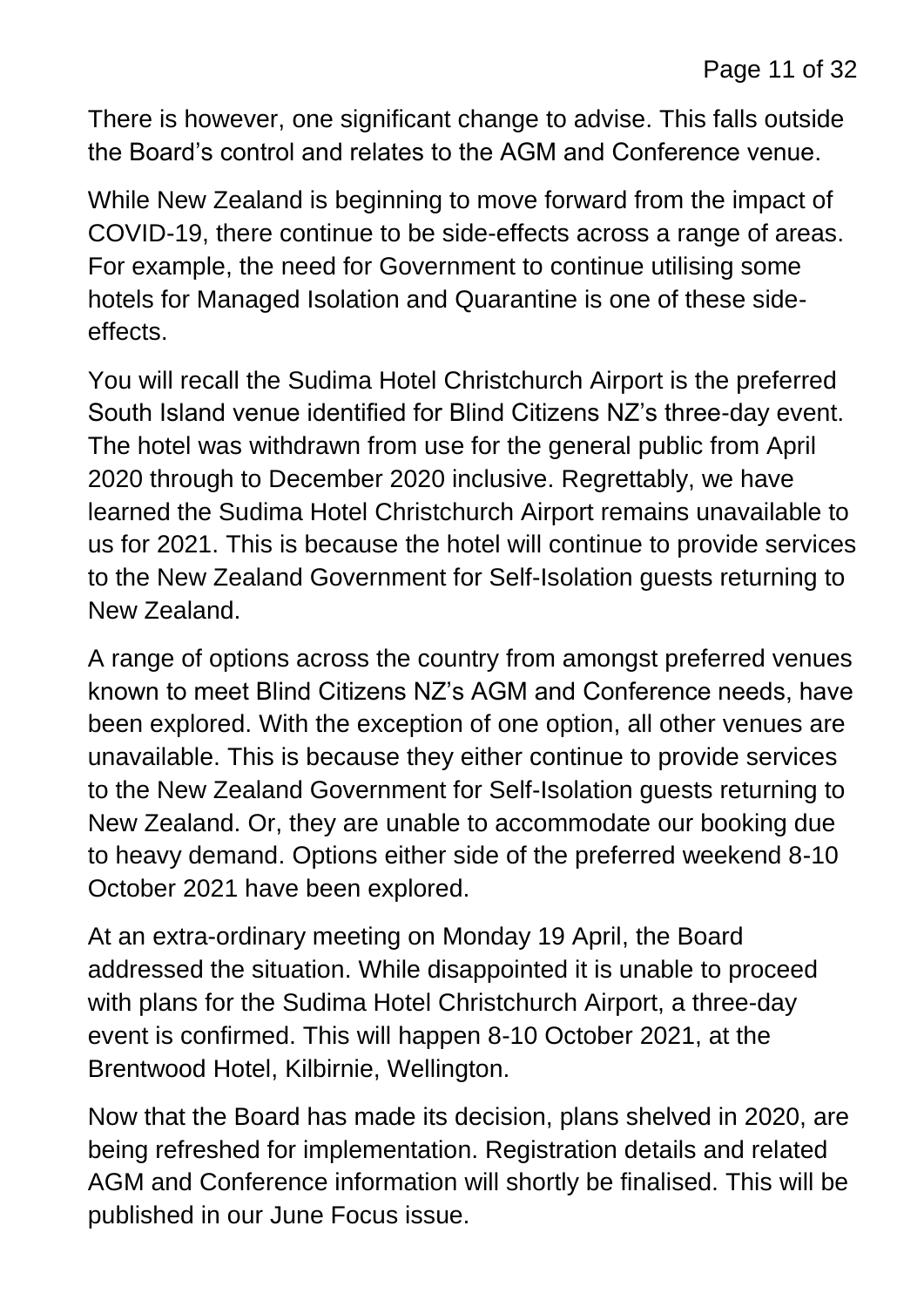# **Blind Citizens NZ 2021 Scheduled Election From Rose Wilkinson, Returning Officer**

Once again, the election of positions and procedure will happen as set out in the Constitution, adopted October 2019. This year, there will be an election of two Member-at-Large positions, each of whom will serve a three-year term. In alphabetical order, individuals whose terms conclude at the end of this year's Annual General Meeting and Conference are Ms Wendy Chiang and Mr Shaun Johnson.

Rule 10 Elections, clause 10.1, directs Blind Citizens NZ in its election procedures. In publicising the 2021 scheduled Member-at-Large election procedure, and the call for nominations, members are advised that:

- people currently in these positions are eligible for re-election;
- the term of office for each of the two positions is three years;
- successful candidates will commence their term immediately following the conclusion of this year's Annual General Meeting and Conference;
- the election for both positions happens at the same time, by a ballot of all eligible Ordinary (voting) Members;
- nomination forms and / or email nomination procedures are available upon request from National Office.

Anyone standing for election is encouraged to take the time to ask for, and become familiar with, the duties and responsibilities of Blind Citizens NZ's Board Members. This information will also identify the skills, experience and knowledge needed. Contact details for Blind Citizens NZ's National Office are located at the end of this Focus issue.

Here now, are the details about timelines and the procedure for the election of all positions.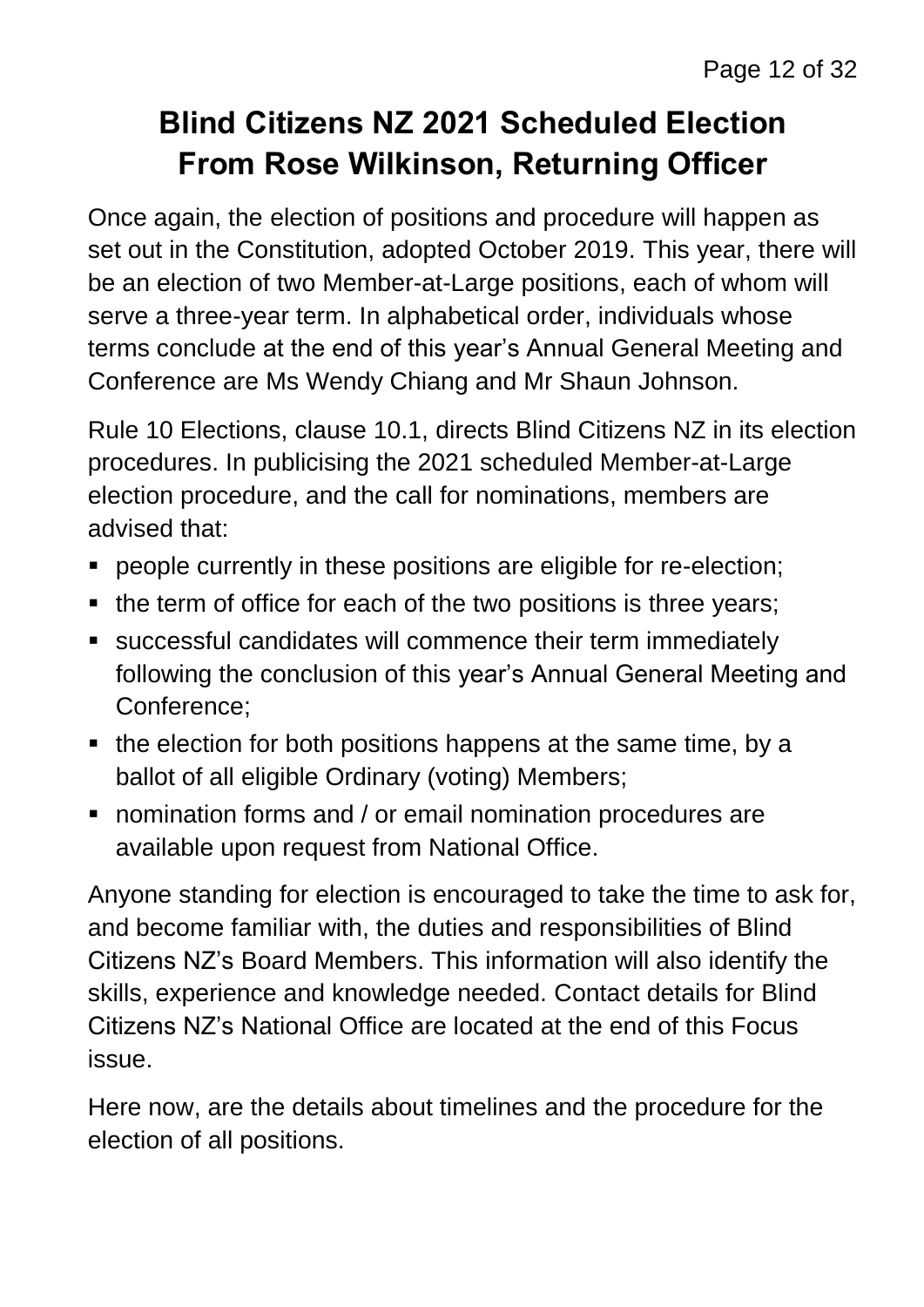#### **To be eligible for nomination for any position,** you must:

- **a)** live in New Zealand; and
- **b)** have been a financial Ordinary Member of Blind Citizens NZ for at least 24 months of the past five years, up to August 2021. If you are uncertain whether you meet the criteria, please contact our National Office to find out.

**What you need to do to be nominated:** you need two people to support you. One will move and the other will second your nomination. There are two ways you can complete and submit your nomination. You can use a paper form, or the email process. If using the paper form, signatures of each of all three members involved in the nomination are required. Email procedures similarly require the same people to confirm their respective role in the nomination process. If you choose the email procedure, you are required to contact the Returning Officer at National Office prior to commencing this process. This is important, as there are instructions unique to the email procedure that must be followed. The email process mirrors as closely as possible, requirements for the paper-based option.

Ordinary Members, financial as at 19 August 2021, are eligible to stand for election to these two positions.

The closing date for nominations is 4pm Thursday 19 August 2021. All nominations must therefore be received and in the hands of the Returning Officer by this date / time. Candidates are required to provide their CV at the same time as their nomination is submitted to the Returning Officer. Nominations and CVs should be sent to the Returning Officer at one of the following:

- **Post**: Blind Citizens NZ, PO Box 7144, Newtown, Wellington 6242;
- **Fax**: 04-389-0030;
- **Email**: [election@abcnz.org.nz](mailto:election@abcnz.org.nz)

**Once nominations close:** If the maximum number of nominations for the two positions is received, no election will be needed.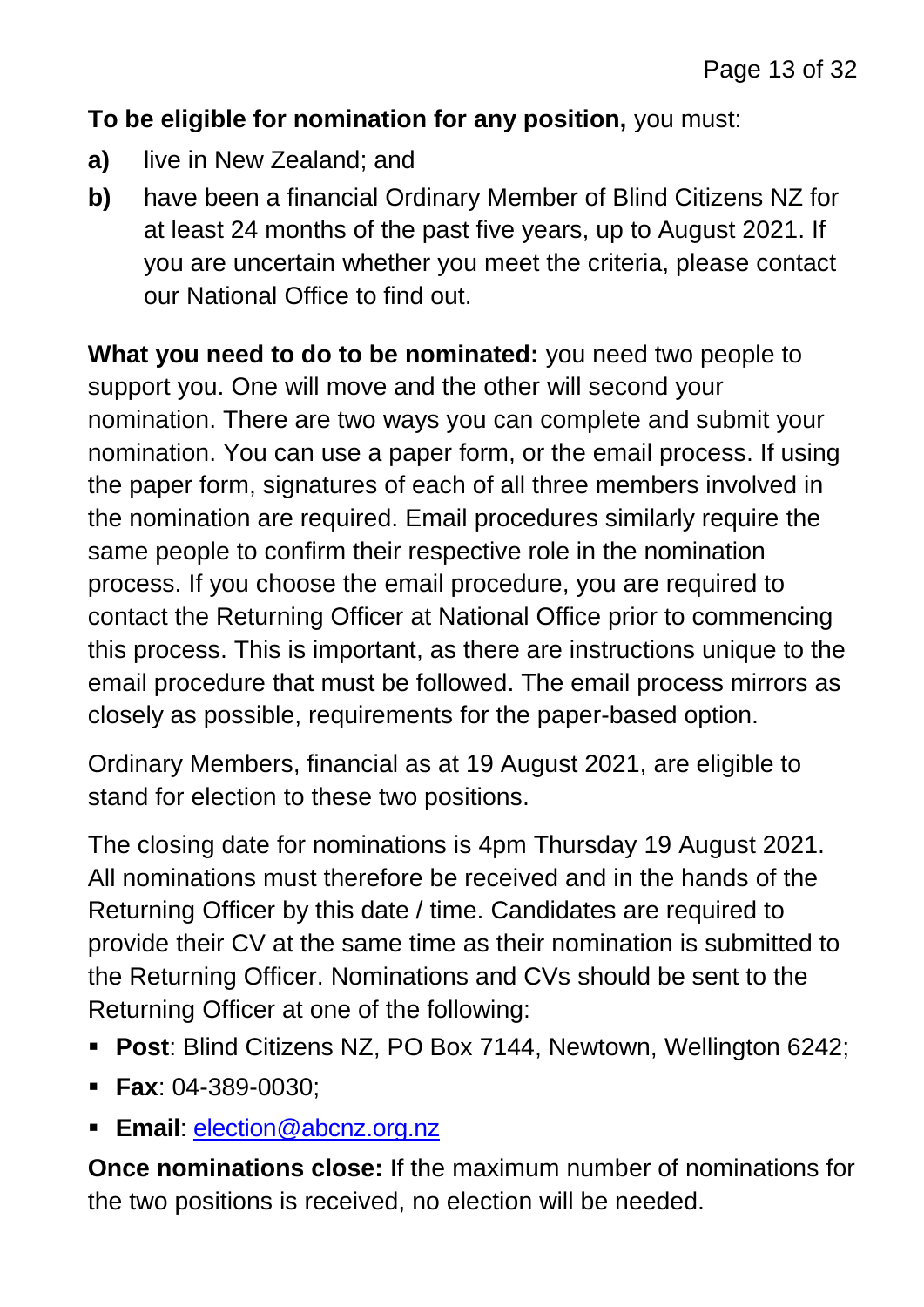Candidates will be declared elected unopposed. However, if nominations exceed the number of positions being elected, an election will then be held.

**Ordinary Members have a say:** Ballot material (names of people standing for election, information they have provided about themselves, and voting information), will be sent to all Ordinary Members recorded as financial on the member database at National Office as at **4pm, Thursday 19 August 2021**. No later than **Thursday 9 September 2021**, ballot material will be distributed in the voting member's preferred format.

**When does voting close?** Completed ballots (votes cast by voting members) must be received at National Office no later than **4.00 pm, Tuesday 28 September 2021**. Vote counting will take place no later than Wednesday 6 October 2021.

**Participation in Blind Citizens NZ election process**: Blind Citizens NZ has several options available for members to participate in our election process. Election (ballot) material about candidates standing for election is available in large print, audio, Braille, by email, and via our National Feedback Line on the Telephone Information Service (TIS). If you are in any doubt about whether your preferred communication option for Blind Citizens NZ's election is correct on our records, please contact our National Office to check.

**Time to consider your preferred voting option**: When voting in Blind Citizens NZ elections, you can choose one of three options. It is important to remember that the way you vote, can be different from the way you choose to receive your election (ballot) material.

You can cast your vote using the large print form, the braille-card option, or TIS. For many reasons, we encourage you to try TIS as this offers a truly independent, confidential, and empowering voting experience. TIS means you can independently do all the things you need to do in an election – you hear about the candidates standing for election, and you cast your vote.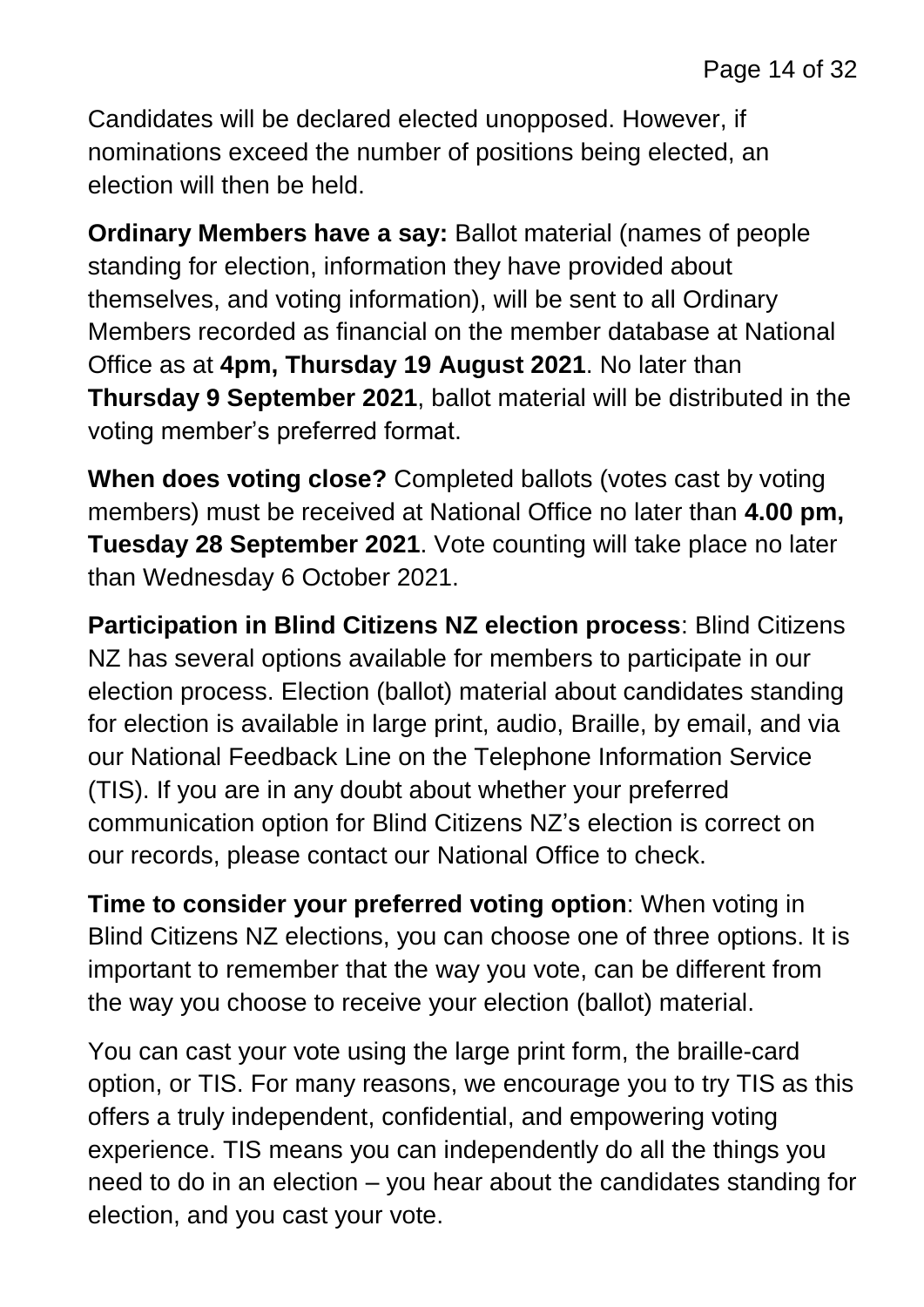Casting your vote by TIS, means you are in control of your involvement through every step of the process. This includes that you can be certain your vote will be received by the due date and time.

The postal vote option offers less certainty around your vote arriving by the close of voting. If you would like to know more about using TIS, and / or casting your vote using this option, please contact our National Office.

# **Survey for Assistive Technology Users**

Blind Citizens NZ's organisational approach towards raising awareness of accessibility of information, websites, the environment etc., leads us to team up from time to time, with like-minded organisations. Intopia is a classic example of such a relationship. An Australia-based entity with a reach into New Zealand, Intopia is internationally recognised for its accessibility work, including around inclusive digital design and development.

For around 12 months now, Intopia has been focussed on developing and carrying out a survey for disabled people who use assistive technology. That is because, around the world there are big and small surveys of the technology used by people who are blind, deafblind, vision impaired or have low vision. None of these include much representation from Australia and New Zealand. Blind Citizens NZ along with other disability-related organisations have teamed up with Intopia to assist promote the survey.

To be eligible to participate in the survey, you must be over the age of 18, live in Australia or New Zealand, and use any type of assistive technology (such as a screen reader or screen magnifier) or any accessibility settings on your computer or mobile device to help you use the Internet.

Results from the survey will be used to create awareness about the types of assistive technology used.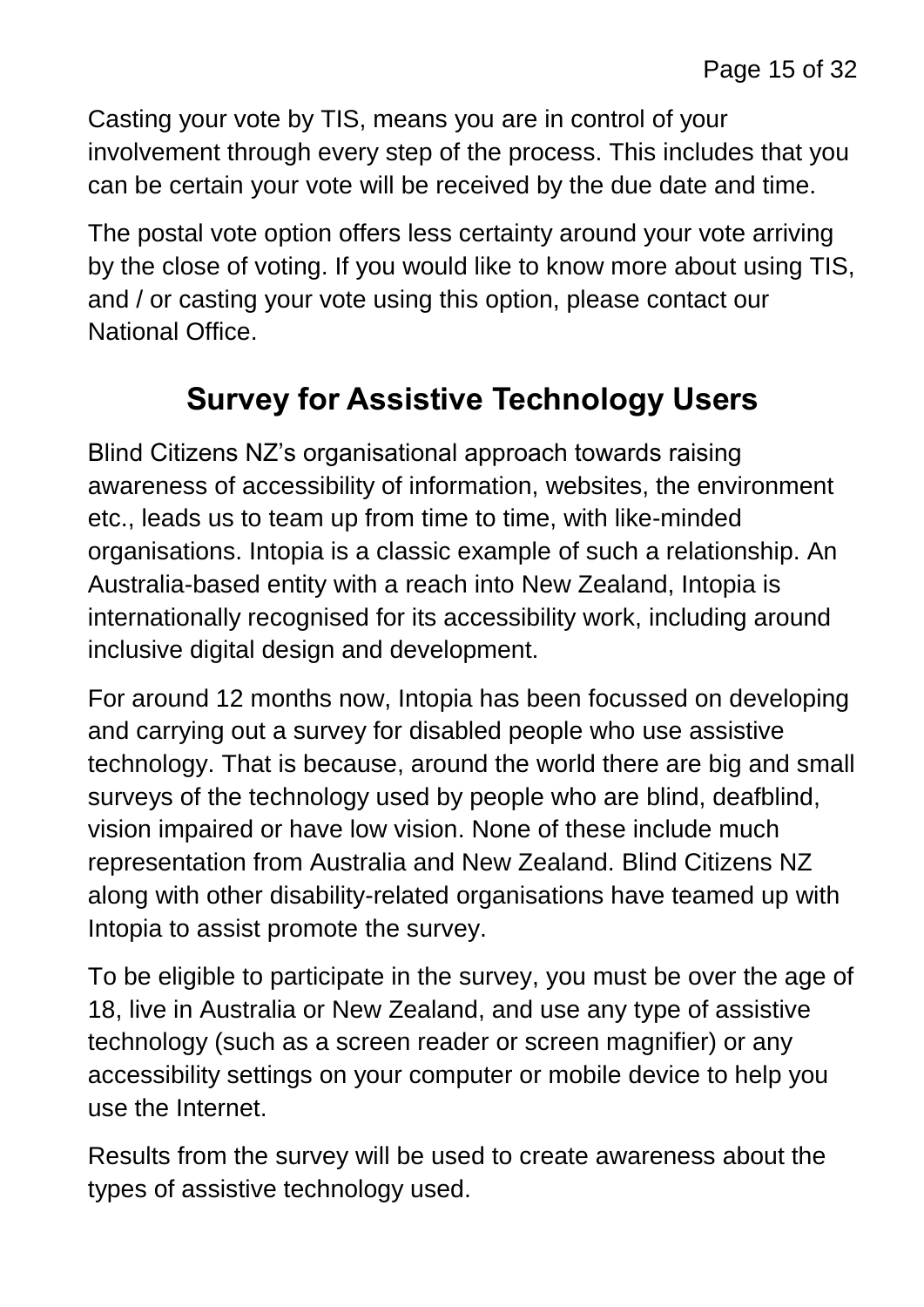The results will also inform decision makers on what they need to consider when making their online products and services more accessible and inclusive for everyone. Results will be free for anyone to access through the **Intopia website**.

The survey is anonymous, and almost every question is optional, meaning you only need to share the information you're comfortable with sharing. The survey will close on May 5.

You can find out more about the survey and take part on the Intopia [website](http://bit.ly/ATSurvey21) [\(http://bit.ly/ATSurvey21\)](http://bit.ly/ATSurvey21). If you have any questions about the survey, you can contact them at [ATsurvey@intopia.digital.](mailto:ATsurvey@intopia.digital)

# **World Blind Union Updates**

In May 2020, the RNZFB Board of Directors determined for reasons well publicised, that it would step back from its membership of WBU. Its position as one of New Zealand's two country delegates came to an end on 31 December 2020. This date is important because it is when WBU's financial year ends, and also when country membership ceases.

From May 2020, through to November 2020, Blind Citizens NZ the RNZFB and Blind Low Vision NZ worked to address the RNZFB Board of Directors' decision. The outcome involved meetings with consumer organisations interested in WBU affairs. Selected for his indepth knowledge of, and involvement within WBU, Mr Neil Jarvis facilitated a meeting on 3 November 2020, to explore with consumer organisations, their interest in the country position that would be vacated by the RNZFB. The meeting involved representatives from Blind Citizens NZ, BLVNZ and the RNZFB, along with representatives of interested consumer organisations.

Mr Jarvis' much-needed facilitation and WBU expertise was funded by BLVNZ. This left the RNZFB, BLVNZ, and Blind Citizens NZ free to be involved in discussion.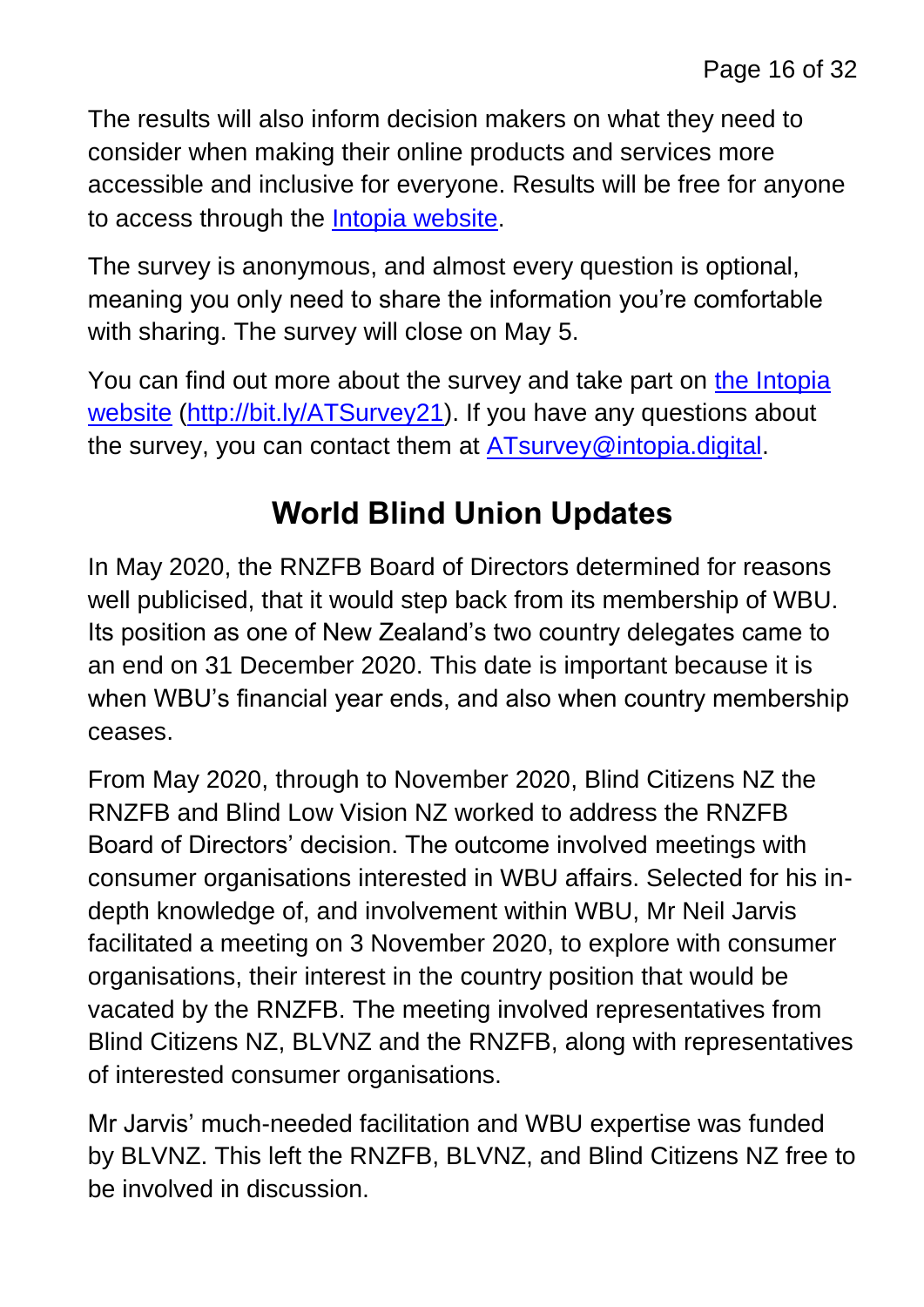Agreements reached, and undertakings given by respective consumer organisations were progressed following the 3 November 2020 meeting. The RNZFB's membership concluded on 31 December 2020, leaving Blind Citizens NZ as the sole country member from 1 January 2021. Upon realising there were no consumer organisations in a position to immediately pick up the second WBU country role for the financial year to 31 December 2021, the Board made urgent decisions.

Taking a purely pragmatic approach, and holding true to its commitment to ensure New Zealand is fully represented at WBU, the Board resolved Blind Citizens NZ would accept responsibility for the second country position. While this means there are cost implications for Blind Citizens NZ, having recently recommenced discussions with consumer organisations, the Board is hopeful this will be a one-off situation. Discussions include exploring the potential for interested organisations to come together and make a financial contribution towards the second position. Also, to agree a process to fill the position.

At its March meeting, and mindful of pressing WBU deadlines, the Board made two appointments. First it finalised its constitutional requirement with respect to the WBU delegate position for which it had called for expressions of interest during 2020. That process involved a panel of Board Members (National President, Vice President and Board Member Martine Abel-Williamson) being appointed to interview short-listed candidate(s). The Board acted upon the recommendation from its interview panel, appointing Paula Waby for a period of two years. She now holds the position recognised in Blind Citizens NZ's constitution. As Paula Waby is already a Board Member, the constitutional requirement for co-option of the WBU delegate position to the Board, is therefore irrelevant.

The Board then addressed the second country position for which Blind Citizens NZ is responsible through to 31 December 2021.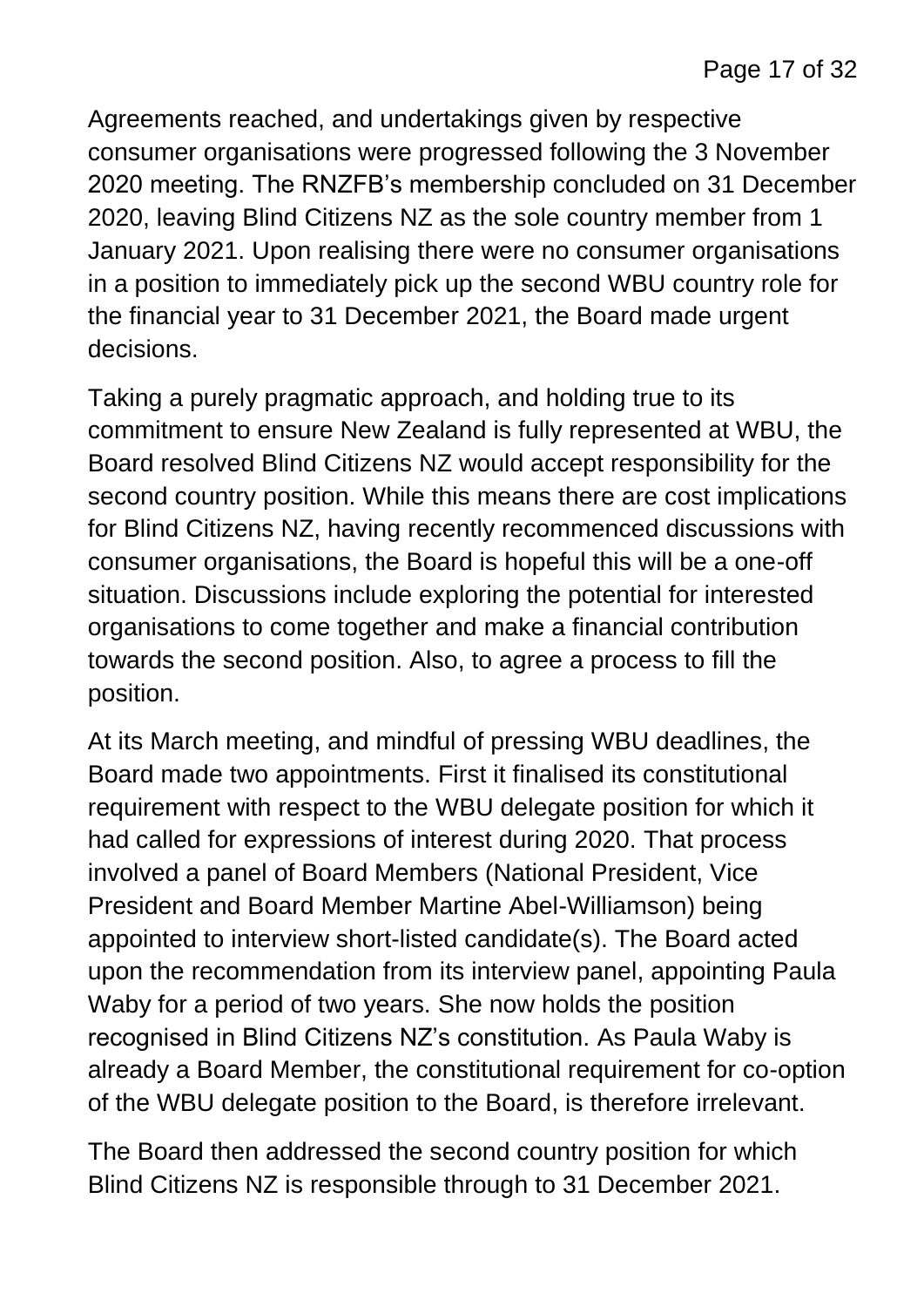Concerned at the lack of time at its disposal to run a transparent process the Board determined a way forward that led it to identifying a number of people each of whom it believed, has in-depth knowledge of WBU. Its approach took account of ensuring from its perspective, that the people the Board identified, would be a safe pair of hands to hold the second delegate position through to 31 December 2021.

In taking this holding pattern approach, the Board will move forward with interested consumer organisations, in readiness for a longer-term approach for the second country position, as of 1 January 2022. The Board prioritised its list of potential candidates. It authorised the National President to work through the list in order of priority, until such time as the position was accepted.

The Board subsequently endorsed the appointment of Thomas Bryan as the second country delegate to WBU. His term will be to 31 December 2021. In support of Thomas Bryan being one of the prioritised candidates, the Board recognises his involvement within Blind Citizens NZ for several years with respect to its WBU Committee and related activities. Thomas Bryan has represented New Zealand on WBU Asia Pacific committees such as technology and employment. He has also represented the RNZFB as its delegate to WBU.

In June, Paula Waby and Thomas Bryan will be attending by ZOOM, the WBU General Assembly. They may be keeping some unusual hours to ensure New Zealand is well-represented. As WBU-related information comes to hand, they will be sharing this for people's information. If you are interested in WBU matters, don't hesitate to contact our national office to be put in touch with Paula Waby or Thomas Bryan. Or you can contact them direct as follows:

- Paula Waby: [paula.waby4@gmail.com](mailto:paula.waby4@gmail.com) and
- Thomas Bryan: [thomas.s.bryan@gmail.com](mailto:thomas.s.bryan@gmail.com)

The Board extends its congratulations to Paula Waby and Thomas Bryan in their respective WBU roles.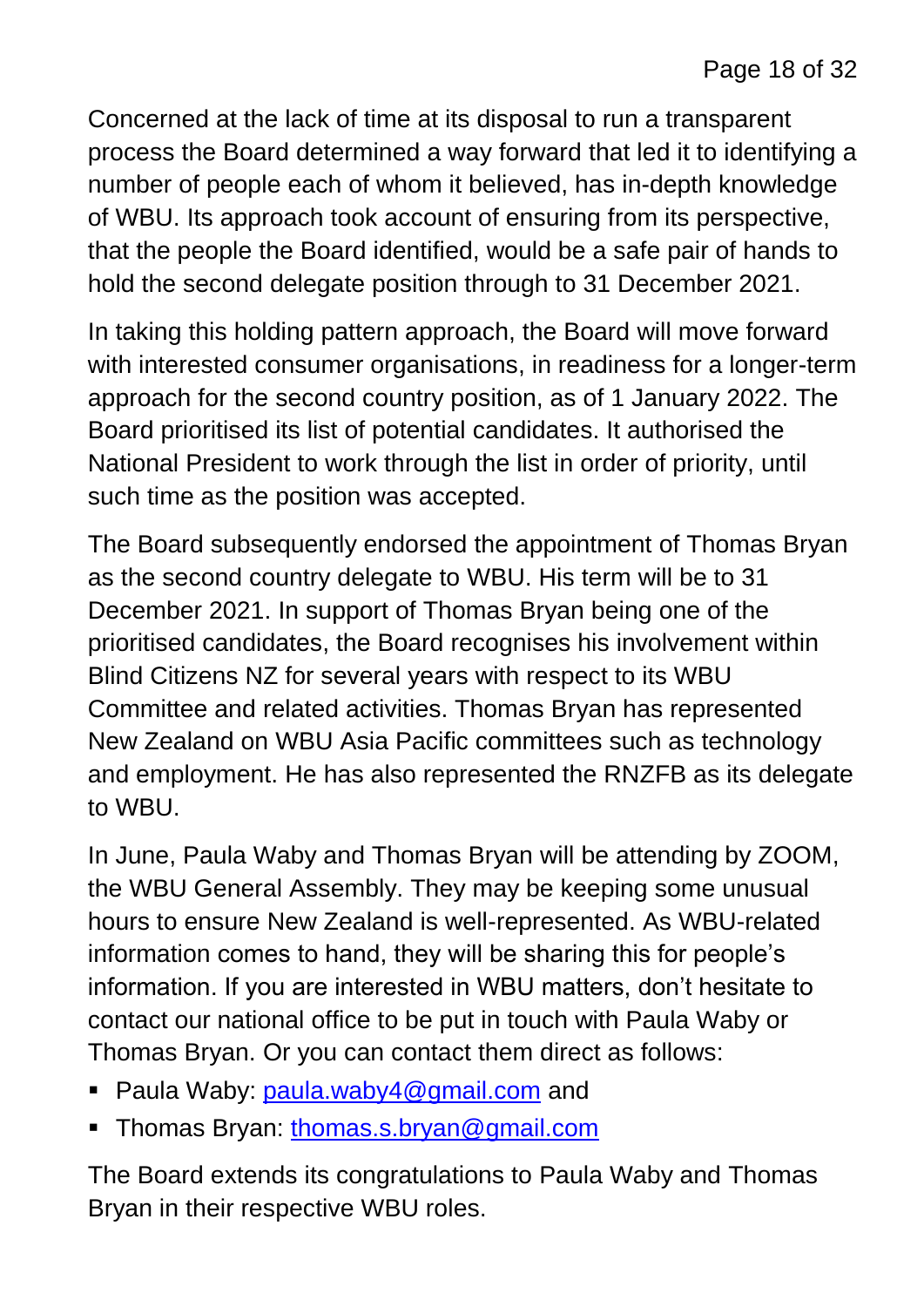Blind Citizens NZ has once again provided country support for Martine Abel-Williamson to stand for the global WBU positions of President and Treasurer. The aim being that she is successful in her bid for one of the two positions. If unsuccessful for the position of President, then the nomination for Treasurer would remain.

WBU has very recently made changes to its election process. It has preferred that its candidates stand for only one position. Martine Abel-Williamson has subsequently withdrawn her Treasurer nomination, but retains her nomination for President. The Board wishes Martine Abel-Williamson all the very best in her WBU election endeavours.

# **Getting COVID-19 Information Out and About**

Blind Citizens NZ continues to advocate (along with many others), for all COVID-19 related information, including about the Vaccine roll-out to be available in the full range of alternate formats. This includes audio, Braille, large print, New Zealand Sign Language and Easy Read.

Our advice to government agencies and stakeholders is that meeting people's informational needs is paramount. Agencies are listening. Information is slowly, but surely being made available. The biggest challenge is the timeliness of information reaching people who for a range of reasons, are unable to use, or do not have technology to access the internet. It is the internet, and some social media where trusted Government-produced information is readily available. Shortly, vaccine roll-out information will be available in all alternate formats. In the meantime, if you have questions, the following contact details may be useful:

- For COVID-19 symptoms, call the dedicated COVID-19 Healthline on **0800 358 5453;**
- For any other health queries, call the general Healthline on **0800 611 116**;
- Government's COVID-19 Website take this link [covid19.govt.nz](https://covid19.govt.nz/)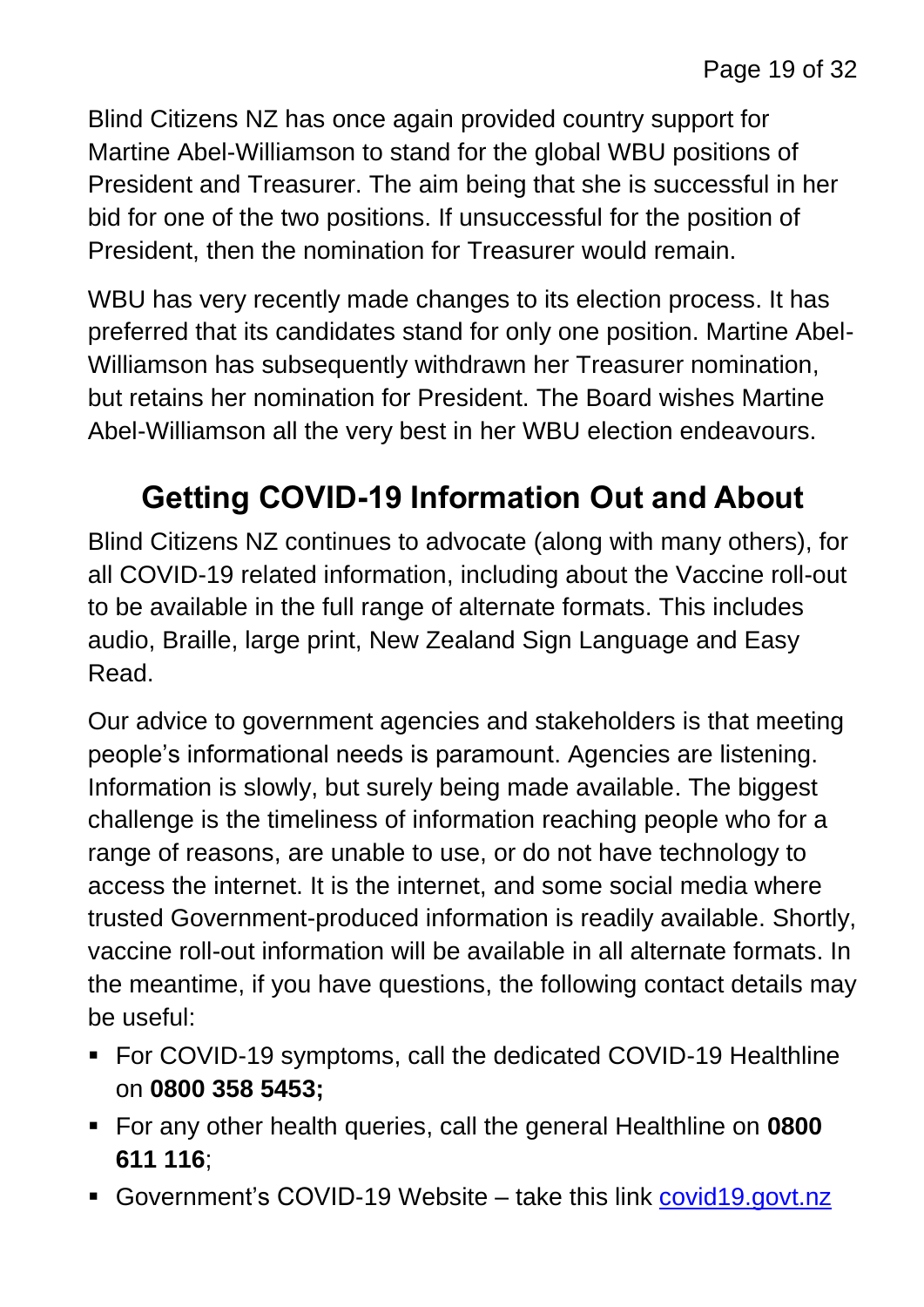

# **Ministry of Social Development Updates**

#### **Restarting medical certificates for Disability Allowance clients**

From 23 February 2021, the Ministry of Social Development has reinstated Disability Allowance reviews.

This means Work and Income clients who are receiving the Disability Allowance and have new or increased costs may need to go to their GPs and health professionals to get an updated Disability Allowance Medical Certificate. You'll recall we paused this requirement due to COVID-19.

The Ministry of Social Development will be in touch with you again in the months ahead with any other changes.

### **Help with essential costs – Work and Income may be able to help you even if you're working**

If you can't work at the moment, have lost your job, or are working fewer hours:

- You may be able to get a benefit or some other financial help from us.
- **.** If you're struggling to pay your rent or your bills, you might be able to get some help – even if you're still working or on a low income.
- We can also help you look for work or training and help with the costs of getting started in a new job.

**If you're sick or need time off work because of COVID-19**: If you're being tested for COVID-19, it's important you stay home until your results come back. If you can't work from home, your employer may be able to apply for the **Short-Term Absence Payment** to help them pay you.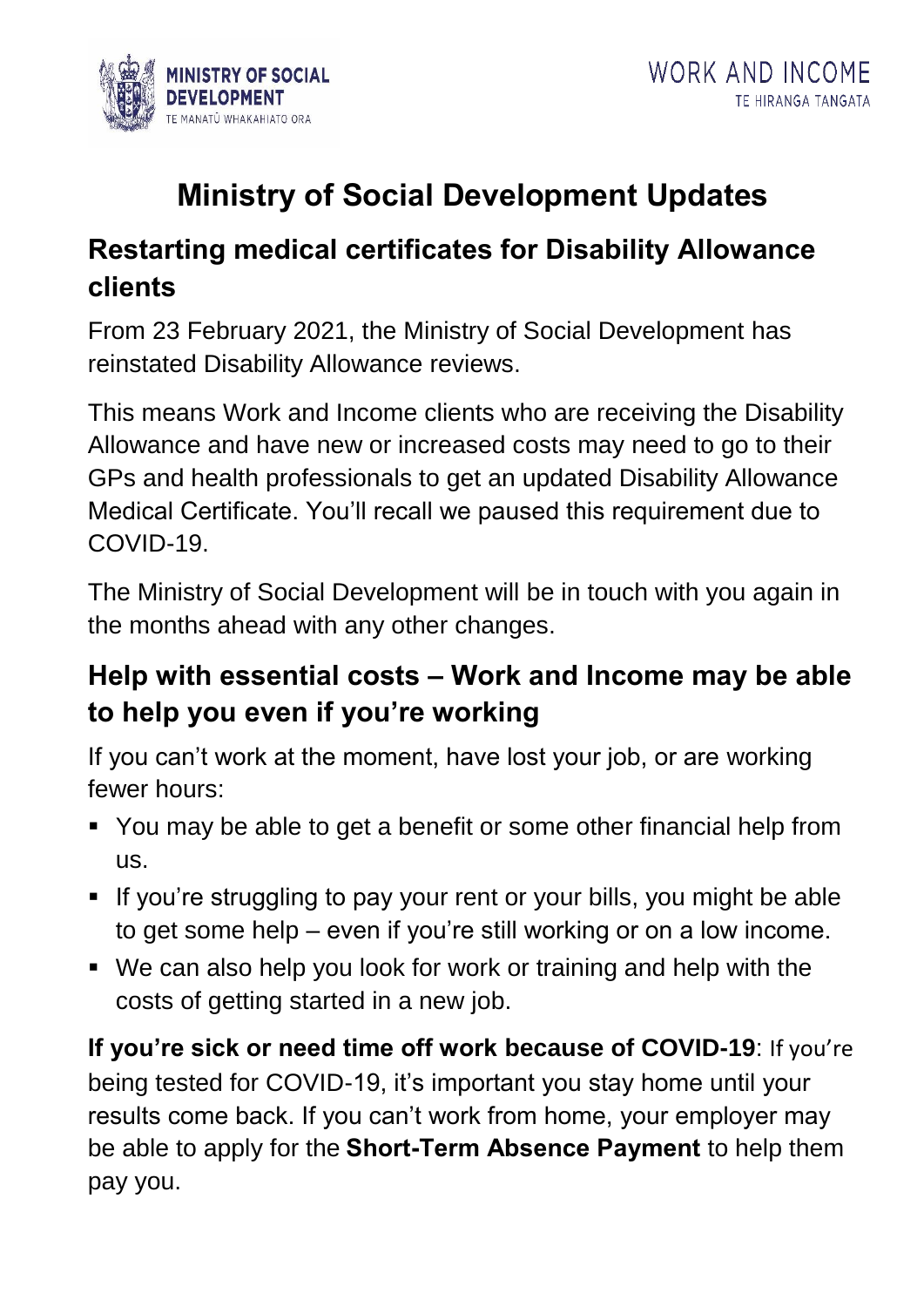If you've been **told** to self-isolate because you or someone you've been in contact with has COVID-19, and you can't work from home, your employer may be able to apply for the **Leave Support Scheme.** to help them keep paying you.

Talk to your employer about the help that's available so you can keep getting paid. If you're **self-employed** and can't work from home, you can also apply for these payments.

**If you need help with essential costs -** depending on your situation, there are lots of other ways we may be able to help you and your family. You don't need to be on a benefit to get help, it's also available to people on a low income. We could help with:

- Food:
- Accommodation costs (rent, mortgage, board);
- Power, gas and water bills or heating;
- Medical and dental costs.

**Find out more -** even if you don't think you qualify, call us to talk about your situation.

You can also visit **workandincome.govt.nz** and select **Check what you might get**.

#### **For more information, you can:**

- Go to workandincome.govt.nz; or
- Call us on 0800 559 009, 7am to 6pm Monday to Friday and 8am to 1pm, Saturday.

# **Focus Editor – Call for Expressions of Interest**

Readers will know there have been a couple of calls now, for expressions of interest in the Focus Editor role. The Board is refreshing this opportunity and calls for expressions of interest from amongst Ordinary (financial) Members of Blind Citizens NZ for Focus Editor.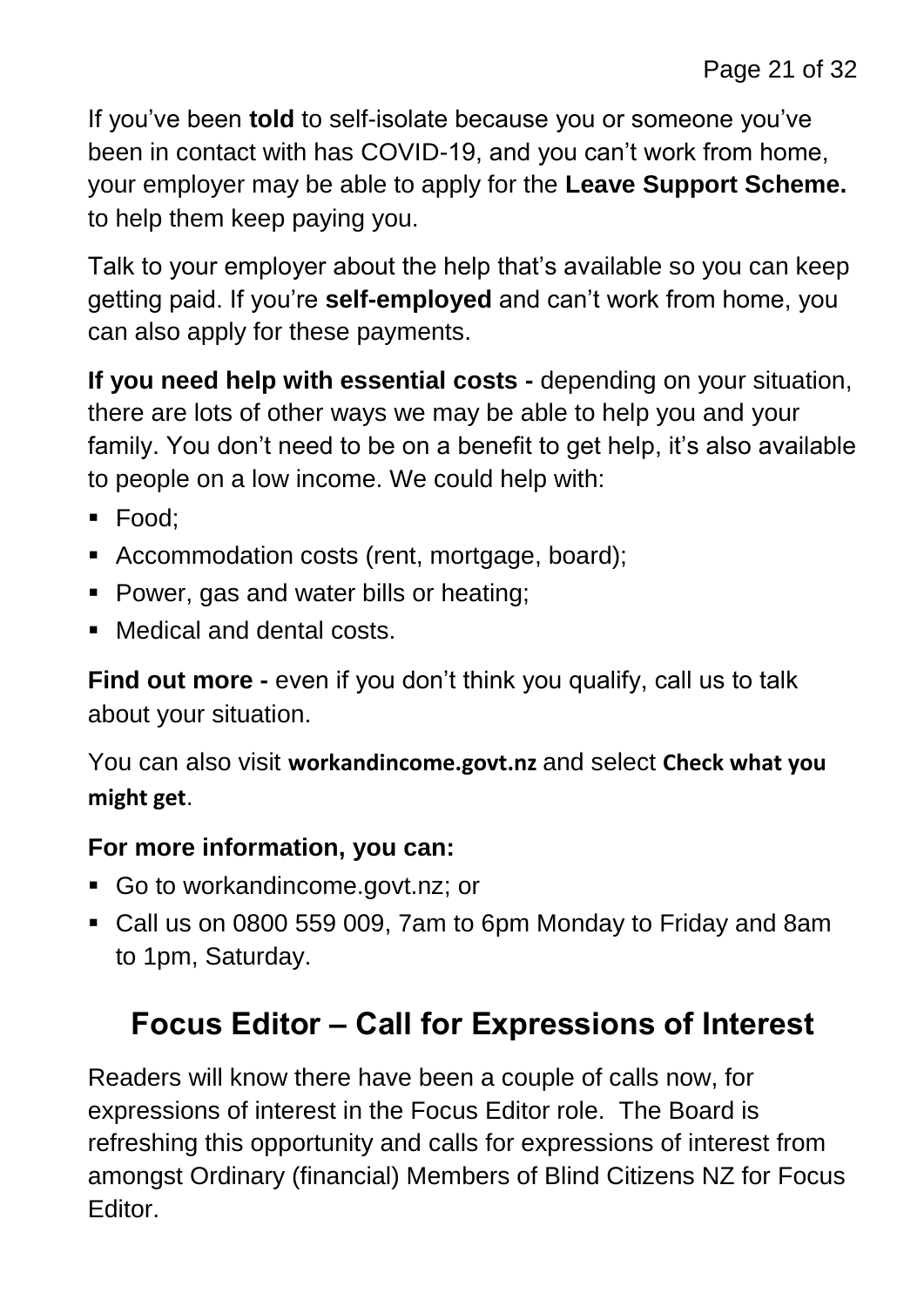Allan Jones has been our Focus Editor since December 2017. He indicated early in 2020, his willingness to continue through to the end of 2021.

Key aspects for prospective editors to bear in mind include that:

- $\blacksquare$  the appointment will be for a two-year term;
- Focus is the official national publication of Blind Citizens NZ;
- Focus is the mechanism for communicating a number of constitutional requirements such as scheduled election notices;
- Blind Citizens NZ's membership is the target audience however the publication goes to all Members of Parliament, stakeholders, etc;
- editorials are intended to raise and promote debate on issues that are current and topical to the blindness community, and stimulate reader-interest in submitting Letters to the Editor; and
- there is an opportunity for the Focus Editor to bring their editorial style to Focus.

Interested people should contact National Office for full details of the position.

Expressions of interest close **4pm, Monday 19 July 2021**. The Board will consider expressions of interest at its 14-15 August 2021 meeting.

# **Expressions of Interest - Blind Citizens NZ Appointed Trustee - Blind and Low Vision Education Network NZ, Board of Trustees**

Readers will note introductory comments about expressions of interest to fill Blind Citizens NZ's appointed trustee position on the Blind and Low Vision Education Network NZ (BLENNZ) Board of Trustees. Information about this appointed trustee position follow…

BLENNZ is a special character school, providing education services to blind and low vision learners (including those who are deafblind, or have additional specific educational needs) from birth (or diagnosis) to age 21. It is located at its residential campus at Homai.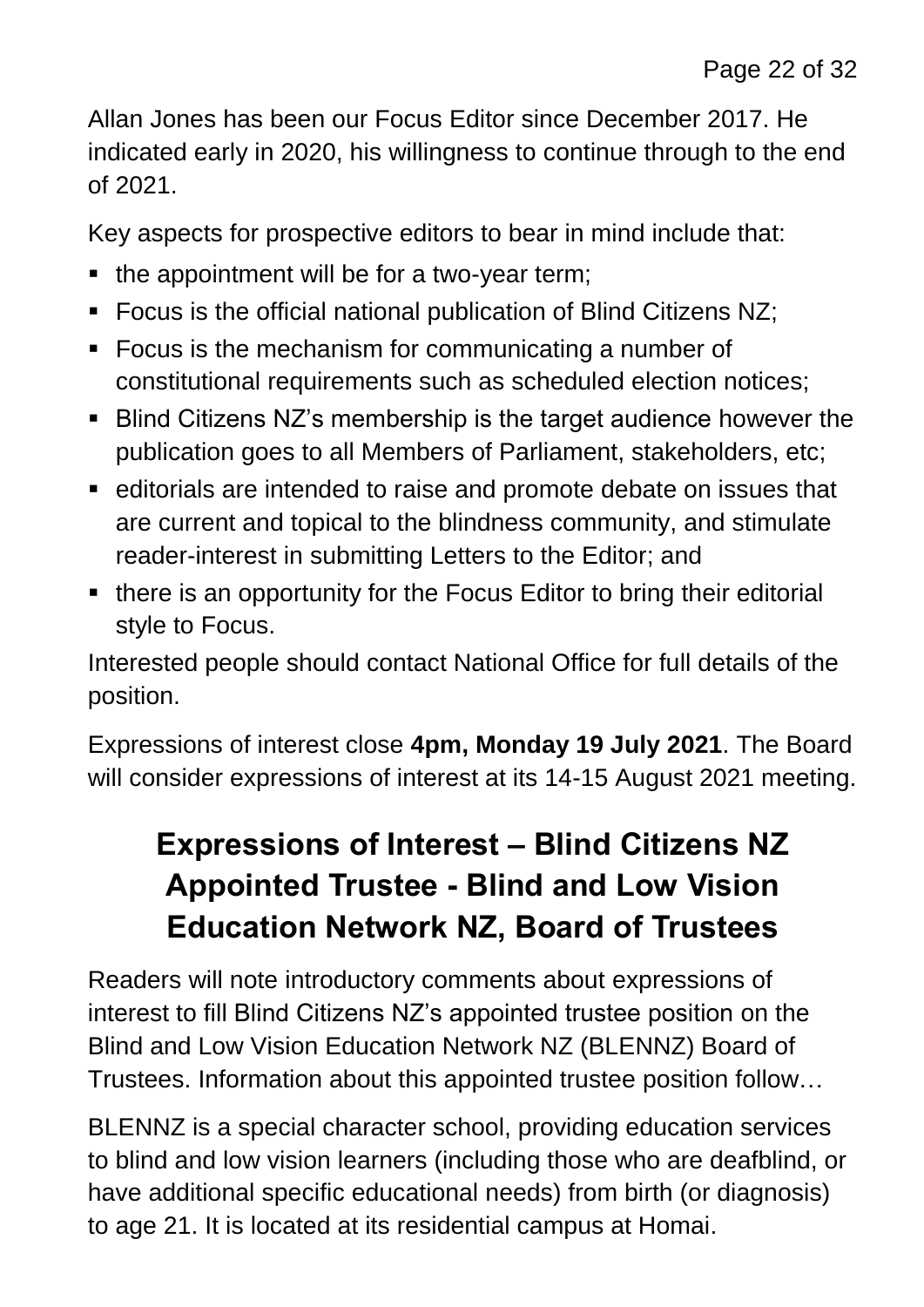Through its Visual Resource Centres and mainstream schools attended by blind and low vision learners, BLENNZ provides services throughout the country.

If you can commit to a three-year appointment that concludes November 2024, and meet the following expectations, the Board is extremely keen to hear from you.

You will be eligible for consideration provided you:

- have experienced the education system as a blind person at primary and/or secondary level;
- understand the implications of special education as it relates to the core curriculum;
- identify with the needs of a wide range of students who are at different points in the schooling process;
- can demonstrate familiarity with Blind Citizens NZ's position on lifelong education;
- are a financial Ordinary Member of Blind Citizens NZ.

Now that you know about the fundamental requirements of this appointed trustee position, are you still interested? Great if you are!

Your next step, before putting in your expression of interest, is to contact Blind Citizens NZ's National Office to obtain the full set of duties and responsibilities.

Finally, you are encouraged to put your name forward. Expressions of interest, along with supporting information, should be received no later than **4pm, Monday 31 May 2021**. The Board will consider all expressions of interest at its meeting on 19-20 June 2021. Please submit your expression of interest via any of the following options:

- Post: PO Box 7144, Newtown, Wellington 6242;
- **Email:** [rwilkinson@abcnz.org.nz;](mailto:rwilkinson@abcnz.org.nz)
- $\blacksquare$  Fax: 04-389-0030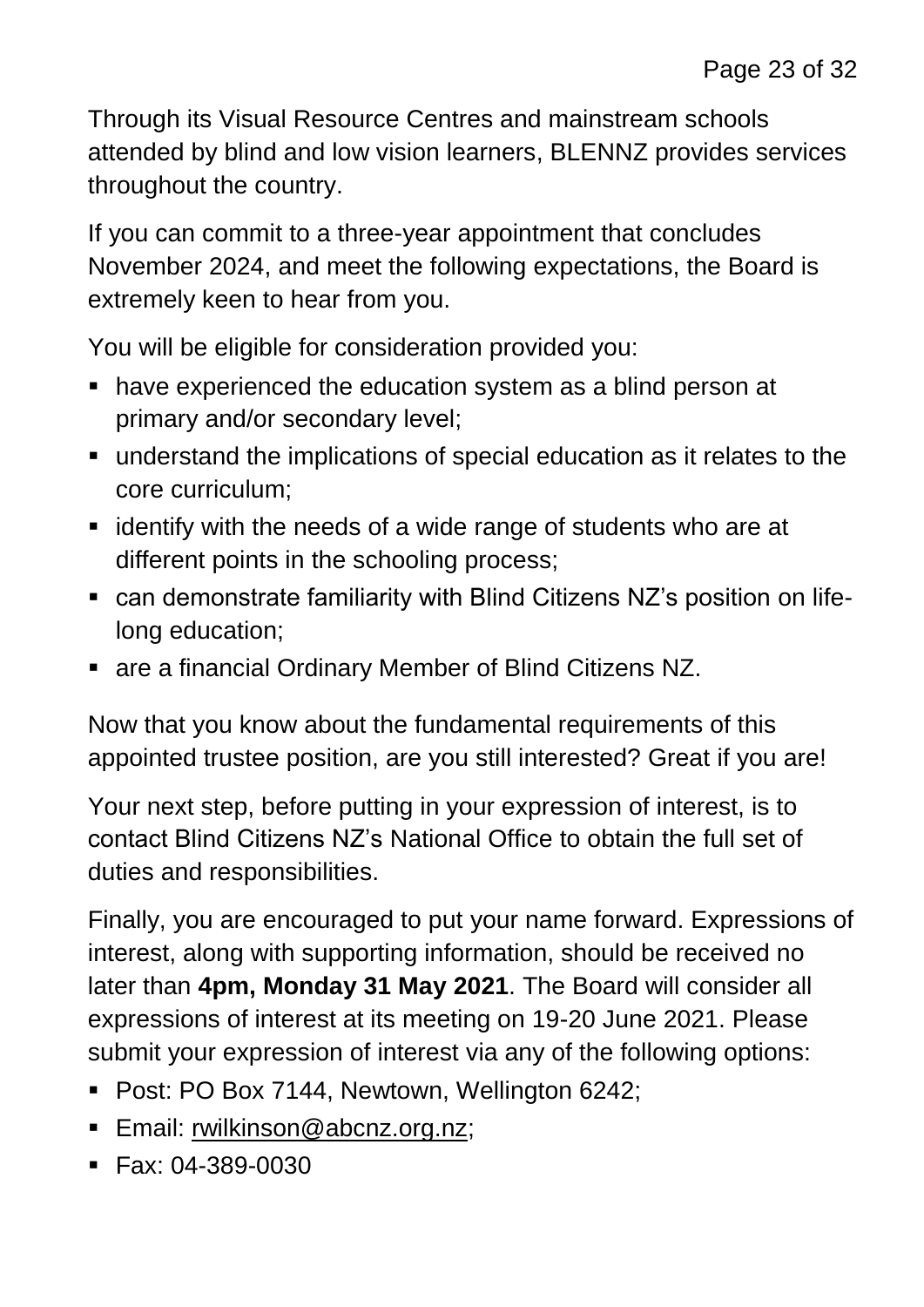# **2020 Onkyo Braille Essay Contest Braille, a Major Key to Independence By Martine Abel-Williamson**

**Introduction…** In 2020, the World Blind Union Asia Pacific Region, with the support of The Onkyo Corporation Ltd. of Japan, conducted the 18th Onkyo Braille Essay Contest. An objective of the contest is to promote Braille literacy opportunities for Braille readers and writers aged 14 and above. Contestants choose a topic from the options provided, and submit their essay. In 2020, Martine Abel-Williamson's essay, "Braille, a Major Key to Independence", was in relation to the essay topic "The people / organisations who have helped me overcome my blindness and be a useful person". Awarded one of seven "Appreciation Prizes" of US\$150 for her category, her winning essay is now shared…

Homage to Estelle Abel, the one who let me believe that braille and blindness is normal and okay.

I was born to a single parent in Namibia, South-West Africa, and at the age of 6 months I was diagnosed as blind as a result of a congenital retinal condition.

So many people, including teachers, friends and other persons, played a role in me becoming an independent blind adult, but in this instance, I wish to present this tribute to someone quite close to home.

At the age of 5 I was sent to a school for blind children in South Africa, as mainstream or inclusive education opportunities were not available in neither Namibia nor South Africa at the time, but the latter did have at least a school facility for blind children. And although this was very difficult for my mother, she would rather sacrifice having me stay at home in order for me to acquire an education and thus future employment and lifestyle options. She wasn't able to move to stay close to the school, so, I went into a residential or boarding situation.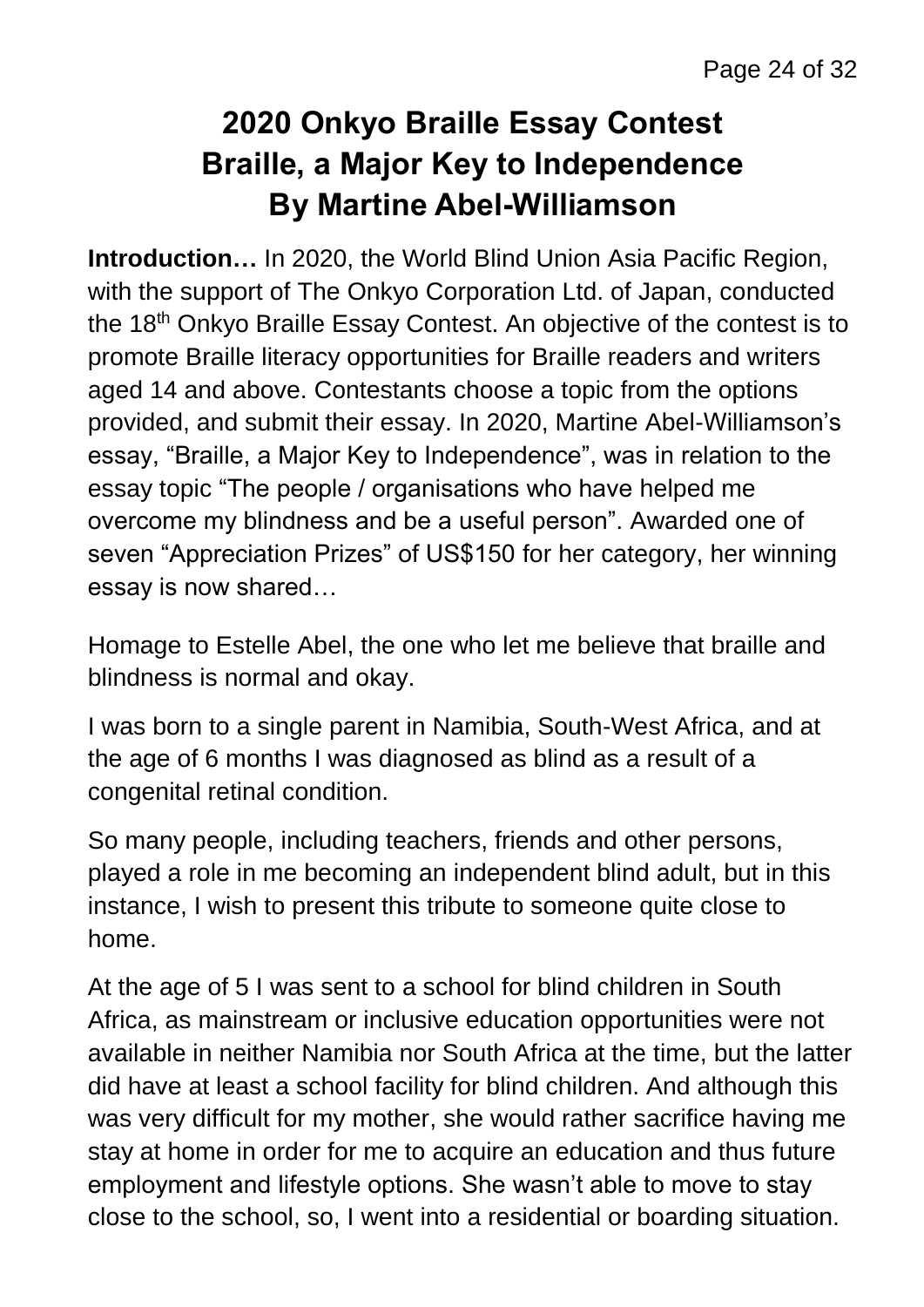This meant that I was only able to go home 4 times a year.

Most of my peers received hard copy print letters from home, which the hostel staff would read to them. From the beginning Estelle, my mother, wanted me to be able to read her letters to me at my own pace and time, so, she posted me tape recorded letters which I was able to listen to in private.

The moment I learnt enough braille, as those lessons commenced at the age of 5, she then decided to correspond with me in braille. She took out a bank loan in order to buy a Perkins Brailler, taught herself braille and was able to write to me. I was so proud to be able to write to her privately and confidentially and to read her notes to me in my preferred format. She wanted to normalise braille in my life and she wanted me to feel that I'm not the only one in our family to use it. Her philosophy was that, if I was a sighted child, she would have written to me in print, so, why not in braille if that's what is most appropriate. In this way I never felt that only blind persons used braille and that it compounded my difference.

Then, when I knew sufficient braille in order to wish to use it for other practical uses such as to label music tape recordings, to name one example, Estelle purchased a braille dymo-labeller to enable her to, not simply hand me recordings of my favourite artists, but she'd label those in braille for me so that I could identify those easily.

Later on in my life, during my teenage and following years, Estelle then took it upon herself to involve braille in my life as an artistic and fashion accessory. As a very skilled seamstress and amateur designer, she incorporated braille symbols and characters onto Tshirts and other clothing items, and she also discovered that there was the opportunity to have braille on jewellery.

For birthday and Xmas gifts she'd surprise me with items such as bracelets with braille on. In this way she assured me that braille is cool, sassy and beautiful, and not simply a practical code.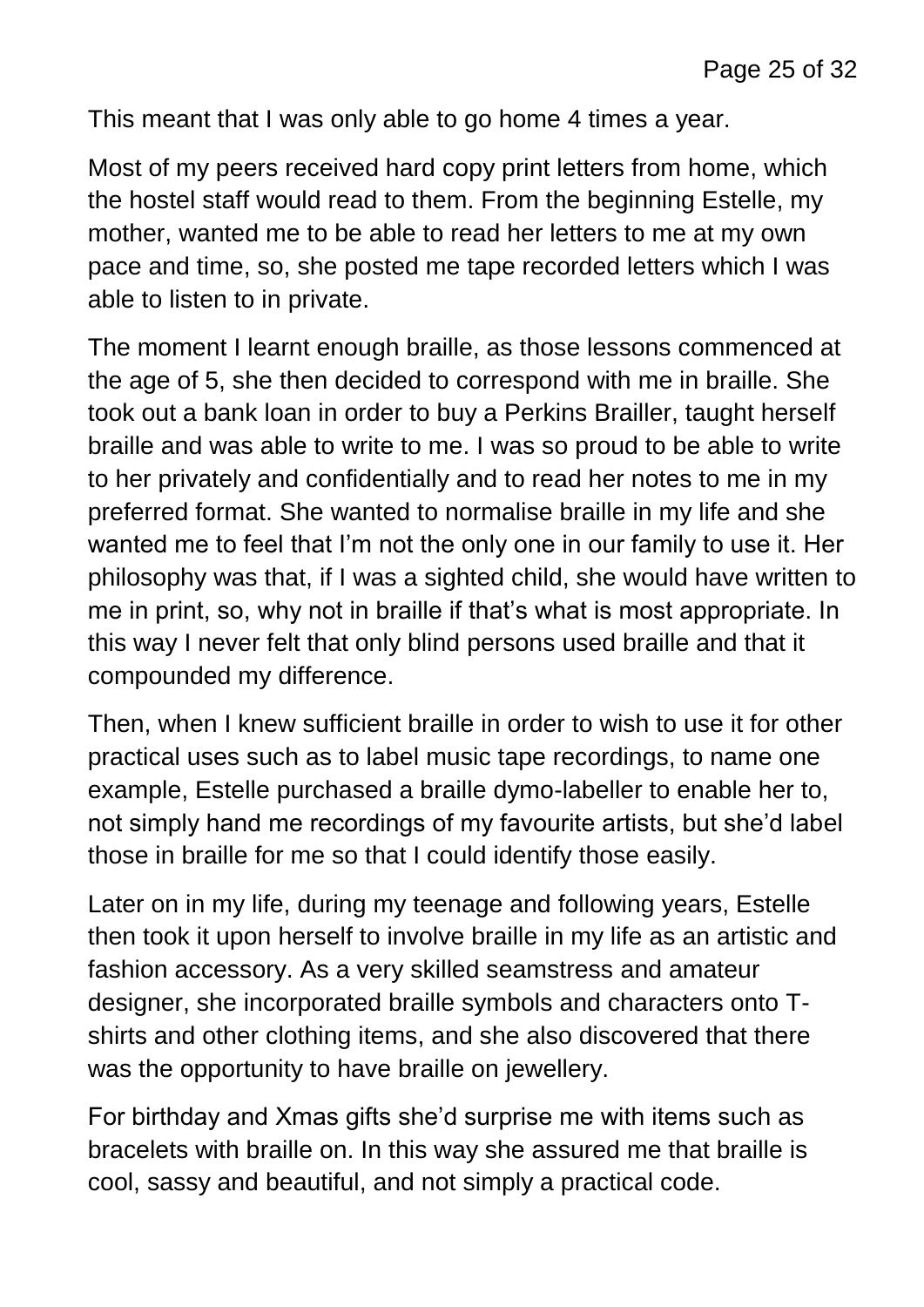In the mid-90's our family moved to New Zealand where I was able to find employment, mainly influenced by my fluent braille and technology (soft braille literacy skills). So, in engraining into my life the sense that braille can be modern and exciting, she enhanced my independence in general.

Then, recently, my mother was diagnosed with Dementia and she is in a care facility now. She hardly remembers names and faces, even of those closest to her, but I do trust, that, in reading this essay, she'll be able to, even if not remember what she's done for me, sense my feeling of appreciation and love.

So, Estelle, this essay is for you, to thank you for a gift that, at times, I struggle to find words to describe, and that, even when you're not able to, I'll hold dearly.

# **Support Blind Citizens NZ's Income Generation Efforts**

Blind Citizens NZ has both Charitable and Donee status. This is important for anyone thinking about the mutually beneficial outcomes of payroll giving and making us your charity of choice. Income received through donations, bequests and payroll giving for example, go a long way towards supporting the many facets of our work i.e. our advocacy, promotional campaigns, and communication and community education. Making Blind Citizens NZ the recipient of a bequest or legacy, is another way you can support us. Here is information about each of these options.

**Payroll Giving:** This is an easy way for an employee to donate to a charity of their choice, such as Blind Citizens NZ. When an employee donates to a charity through their payroll, they receive a tax refund immediately. For all other types of donation, the donor must wait until the end of the tax year to receive their tax refund.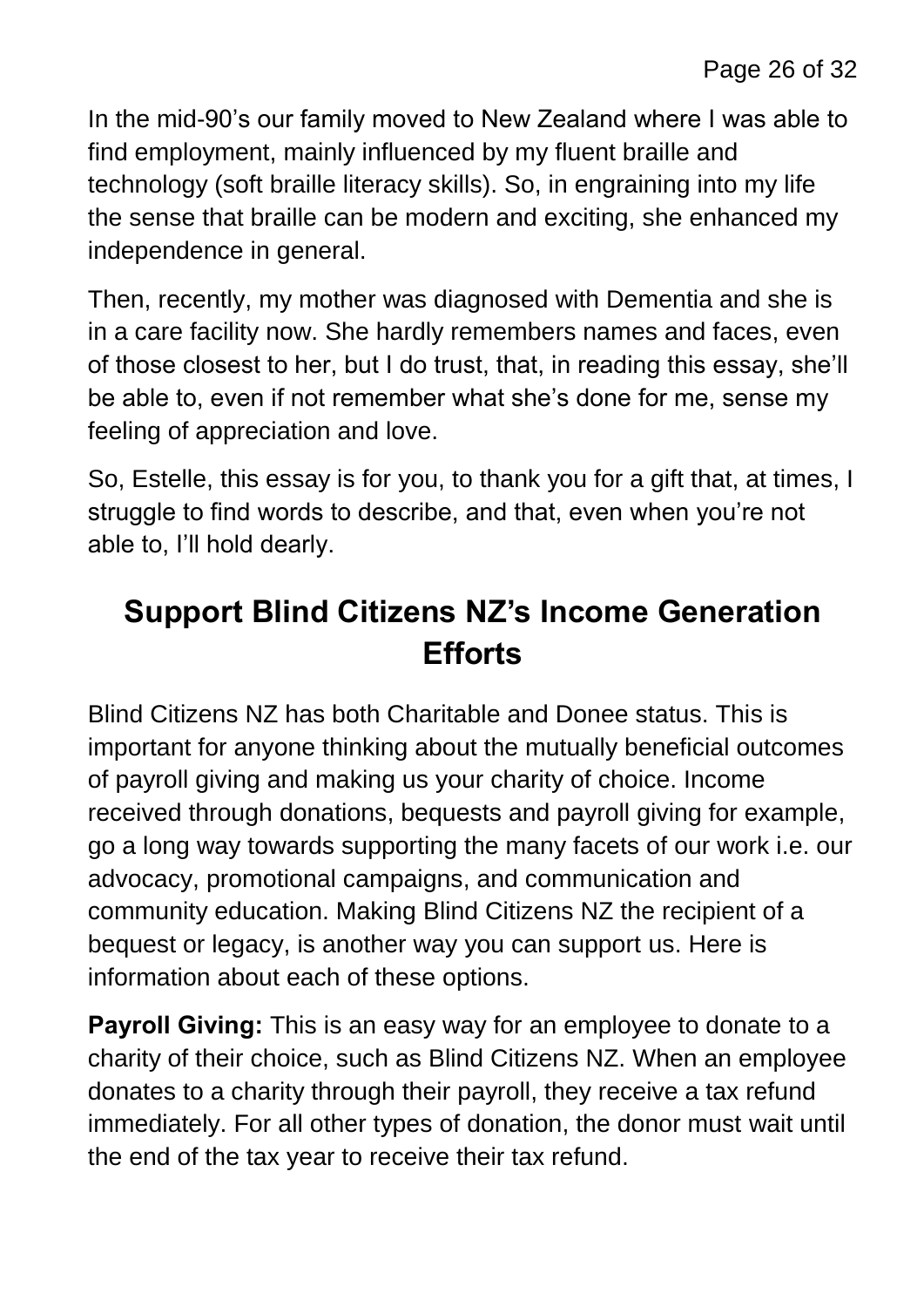One of the key benefits of donating through your wages (Payroll Giving) is that as an employee you may decide to donate your refund to the charity as well. Charitable Payroll Giving is optional and not all employers will participate. Blind Citizens NZ has Donee Status, and is eligible to receive payroll gifts. Steps to Payroll Giving donations include:

- **1.** Asking your employer if payroll giving is an employee benefit. You can advocate for Blind Citizens NZ, and outline why you are passionate about the organisation. Some employers match payroll gifts with a contribution of their own.
- **2.** If payroll giving is available, provide your employer with the bank account details for Blind Citizens NZ.
- **3.** Decide how much you can afford, and how frequently you will donate, considering the immediate tax benefit. For Blind Citizens NZ, every little helps us in our work to make a blind bit of difference for blind people.
- **4.** Notify Blind Citizens NZ that you are making a payroll gift. Your employer may transfer the money into Blind Citizens NZ's bank account without any notification.

**Making a Bequest:** Through our efforts and your financial support, we are working on the removal of barriers faced by blind, deafblind, low vision, and vision impaired people. Blind Citizens NZ has been extremely fortunate to benefit from legacies, and we take this opportunity to recognise generically, the generosity of those people and their families.

Your Will can make a lasting gift and Blind Citizens NZ would be extremely grateful for any contribution. If you choose to leave a gift to Blind Citizens NZ, suggested wording for your will is:

I give and bequeath (  $\qquad$  ) percent of my estate to the **Association of Blind Citizens of New Zealand Incorporated** to be applied for general purposes.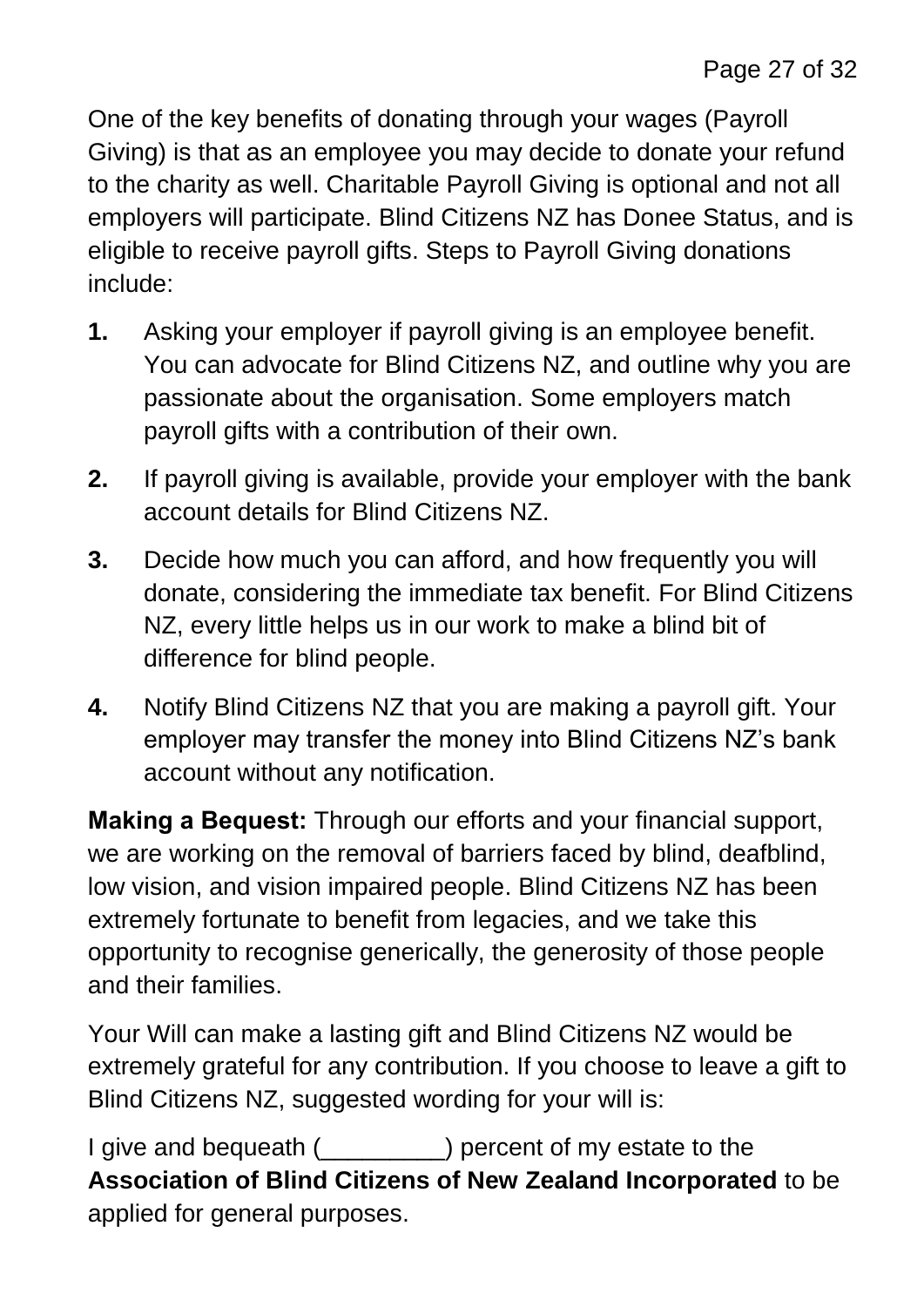A receipt taken by my trustee as being given on behalf of Blind Citizens NZ will be a complete discharge to my trustee for the legacy. To find out how we inform those who have pledged their support to us, if you have questions or you wish to make a contribution contact:

- Rose Wilkinson 021 222 6940 / 0800 222 694
- **Email:** [bequest-info-blindcitizensnz@groups.io](mailto:bequest-info-blindcitizensnz@groups.io)

# **Cheques are being Phased Out Impact for Membership Renewal and Joining Blind Citizens NZ**

Despite advocacy carried out by many of us, cheques are slowly but surely being phased out. Some banks have already stopped receiving cheques. Others such as ANZ, the bank Blind Citizens NZ's National Office utilises, will stop at the end of May 2021. By the end of 2021, we understand all banks will have ceased accepting (or issuing) cheques. For cheque users, this will have an impact for example, on the way you make your day-to-day bill payments. For some, this will also have an impact on the way you pay your membership renewal to Blind Citizens NZ.

There is no doubt that the phasing out of cheques has created challenges. As this work speeds up across remaining banks, it will create challenges for a lot of people, businesses and organisations including Blind Citizens NZ.

It is important to recognise there are ways to work around the situation. With the phasing out of cheques, there are banks that are prepared to assist people with their payments. While the services banks offer vary we encourage cheque-users to utilise whatever options your bank has available, to assist you. If you are unsure, give them a call, or pop in to see them.

Internet and phone banking are options that have been around for some time.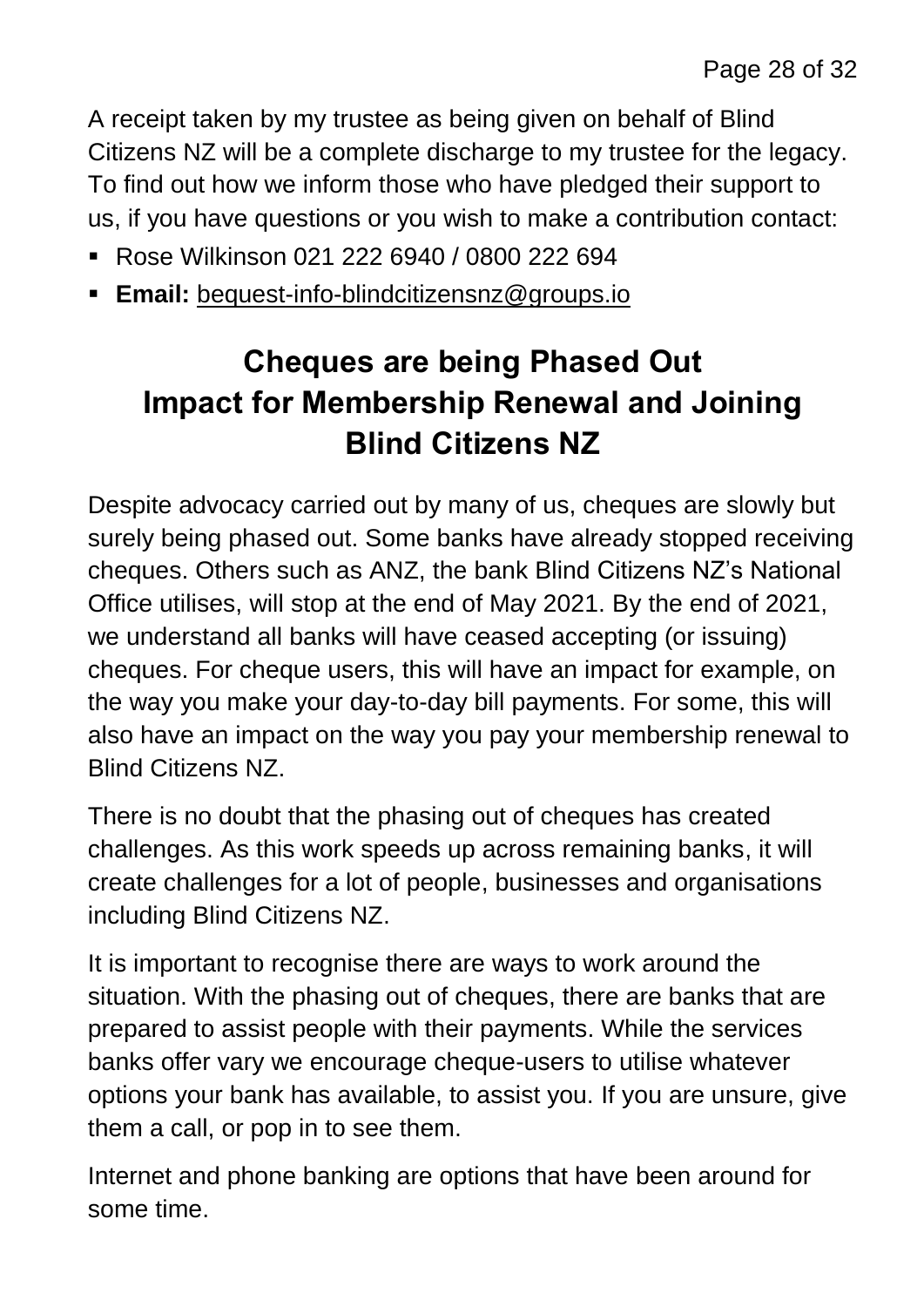Either of these options, if you have the technology and/or confidence to use them, enable you to carry out your banking independently. If new to using these options, it can take time to build up the confidence to try them. It is worth the effort and we encourage you to talk to your bank to learn more about these options.

For Blind Citizens NZ, we are fast heading towards 30 May, which is the date ANZ have stated we must cease using cheques. This does of course clash somewhat with our membership renewal timeline. Many of you often pop your cheques in the mail during May and June to ensure your membership is renewed by 1 July. If you prefer to pay your membership renewal by cheque to our National Office, we encourage you to post this as soon as possible. The gap available to you to do this, is small. Given the delays that happen with mail, we suggest posting your membership subscription to us no later than Wednesday 19 May. This should allow sufficient time for your membership renewal to reach us here in Wellington, and for us to ensure the cheque is banked by 30 May 2021.

When visiting your bank to find ways to make payments, you might consider for your membership renewal to Blind Citizens NZ, setting up an annual payment. You can pick the date, and the amount you will pay. Including your name and a reference to membership renewal is best. If in doubt, and we can be of assistance, contact our National Office for guidance. To progress payments through your bank, or via the internet, here are Blind Citizens NZ bank account details: 06-0230-0002634-00.

If you have a query do not hesitate to contact us here at National Office by:

- Phone: 04-389-0033 or free-call 0800-222-694: or
- Email [admin@abcnz.org.nz](mailto:admin@abcnz.org.nz)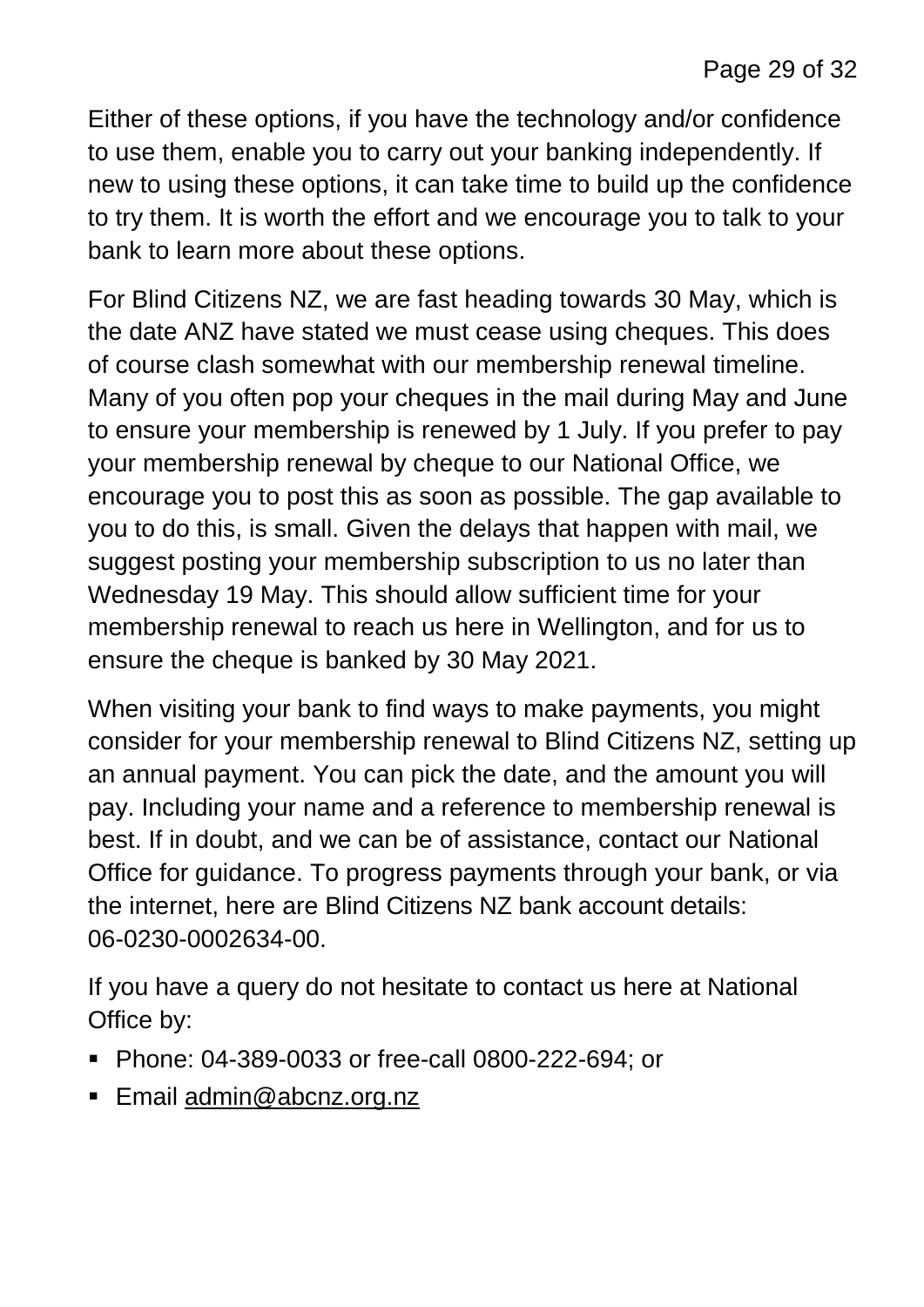## **Membership Join / Renewal Form, 30 June 2022**

Membership renewal falls due 1 July annually. Return your completed membership form along with your subscription to our National Office (or hand to your local Branch Treasurer). For our National Office post to: PO Box 7144, Newtown, Wellington 6242. **If paying by cheque, posting by Wednesday 19 May is encouraged - cheques should be made payable to Blind Citizens NZ.**

To avoid hassles with cheques, we encourage paying your membership subscription by internet banking. Blind Citizens NZ's bank account details are: 06-0230-0002634-00. Please include your name and the reference "MembSub". Ideally, let National Office know you have renewed your membership using online banking.

Queries by phone to 04-389-0033 / 0800-222-694; or email [admin@abcnz.org.nz](mailto:admin@abcnz.org.nz)

| Full Name: __<br>Address: _____                                      |  |  |  |  |                                |
|----------------------------------------------------------------------|--|--|--|--|--------------------------------|
|                                                                      |  |  |  |  | Phone No: <u>New York Note</u> |
| I prefer to receive information (select preferred format): Braille / |  |  |  |  |                                |
| Audio / Print / Large Print / Email                                  |  |  |  |  |                                |

#### **Email Address**: \_\_\_\_\_\_\_\_\_\_\_\_\_\_\_\_\_\_\_\_\_\_\_\_\_\_\_\_\_\_\_\_\_\_\_\_\_\_\_\_\_\_\_

Please select your membership category from the options below, and delete information that does not apply to your membership renewal.

Enclosed please find:

- \$ 10 / \$20 = one year's unwaged / waged **Ordinary Membership.**
- \$ 10 / \$20 = one year's unwaged / waged **Associate Membership (sighted friends and family, etc.)**
- \$**300.00** = my one-off payment for Membership-for-Life.
- A donation of: \$\_\_\_\_\_\_\_\_ is included. My donation should be utilised for (select from) **Board / National Office**, or **branch activities.**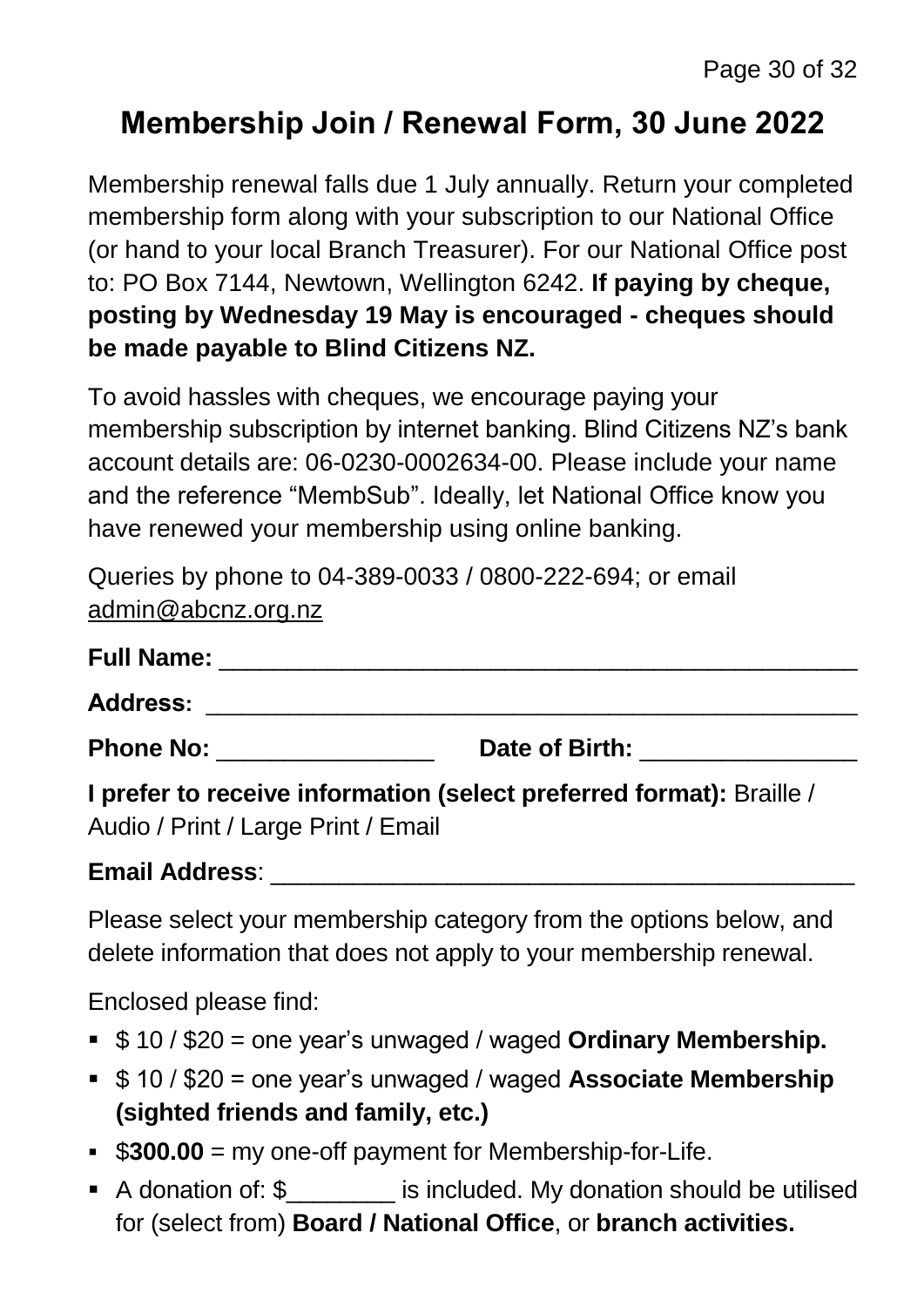# **Blind Citizens NZ – Board and National Office**

#### **Board**

- **National President**: Jonathan Godfrey: [a.j.godfrey@massey.ac.nz](mailto:a.j.godfrey@massey.ac.nz)
- **Vice President:** Christine (Chrissy) Fern: [fernmeek@gmail.com](mailto:fernmeek@gmail.com)
- Martine Abel-Williamson (Member-at-Large): [martine.the1@xtra.co.nz](mailto:martine.the1@xtra.co.nz)
- Wendy Chiang: [wendy.chiang@gmail.com](mailto:wendy.chiang@gmail.com)
- Andrea Courtney (Member-at-Large): [andycoute@gmail.com](mailto:andycoute@gmail.com)
- Shaun Johnson (Member-at-Large): [shaun.zdots@xtra.co.nz](mailto:shaun.zdots@xtra.co.nz%20co.nz)
- Paula Waby (Member-at-Large / WBU Representative): [paula.waby4@gmail.com](mailto:paula.waby4@gmail.com)

### **Focus Editor, Allan Jones**

**Email** articles to**:** [focus@abcnz.org.nz](mailto:focus@abcnz.org.nz)

**Post**: PO Box 7144, Newtown, Wellington 6242

## **National Office**

- **Physical**: Ground Floor, 113 Adelaide Road, Newtown, Wellington.
- **Postal**: PO Box 7144, Newtown, Wellington 6242.
- **Phone**: 04 389 0033; 0800 222 694.
- **Fax**: 04 389 0030.
- **Website**: [http://www.blindcitizensnz.org.nz](http://www.blindcitizensnz.org.nz/)
- **Facebook Page**:<https://www.facebook.com/BlindCitizensNZ/>
- **Email**: [admin@abcnz.org.nz](mailto:admin@abcnz.org.nz)
- **Chief Executive, Rose Wilkinson**: [rwilkinson@abcnz.org.nz](mailto:rwilkinson@abcnz.org.nz)